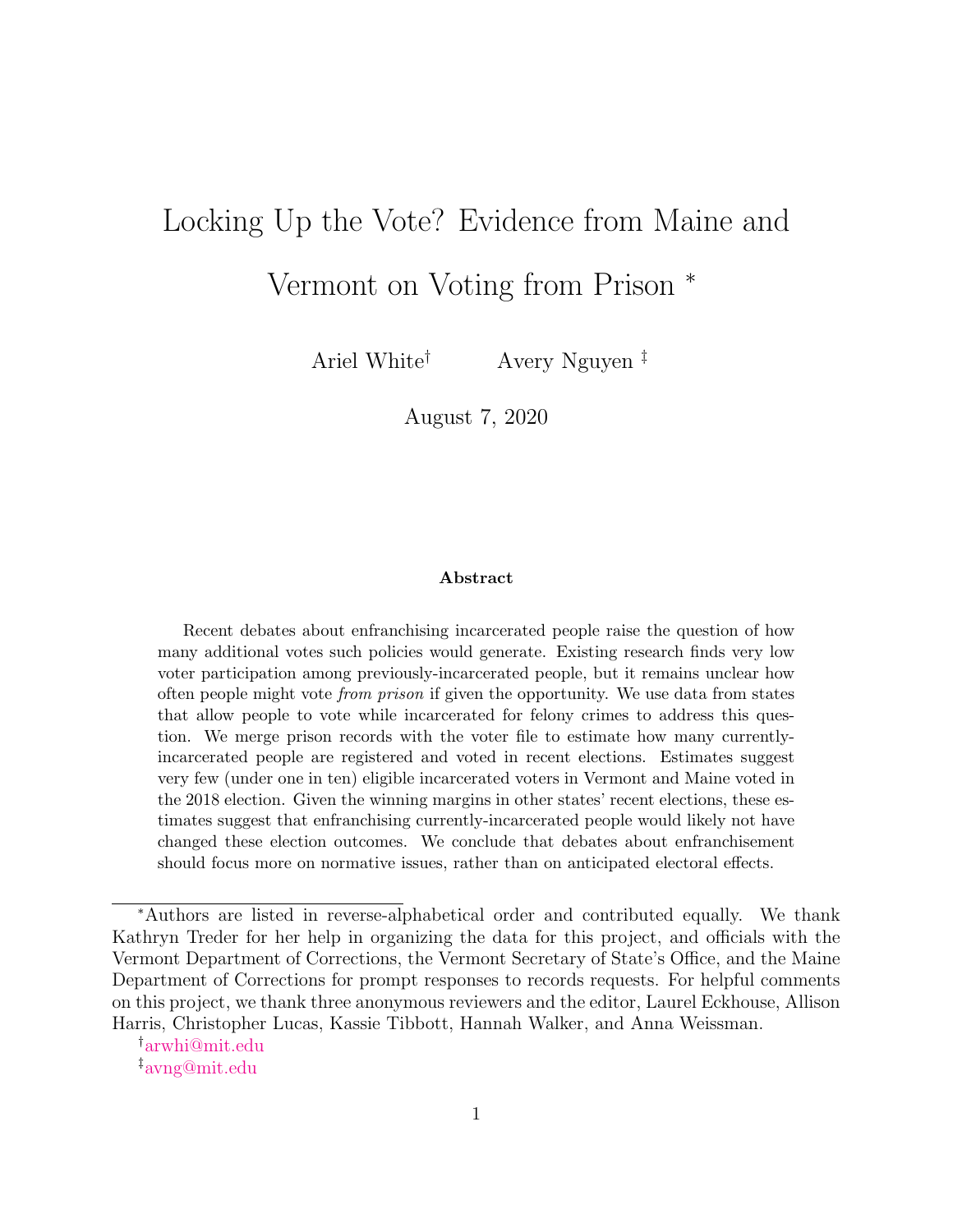## <span id="page-1-1"></span>1 Introduction

Bernie Sanders recently touched off a national debate about voting rights when he said that people incarcerated for felonies should retain the right to vote. Other Democratic presidential candidates weighed in on the issue, and a wave of op-eds and press releases followed [\(Ember](#page-9-0) [and Stevens,](#page-9-0) [2019\)](#page-9-0). Meanwhile, at least four state legislatures recently considered bills that would have allowed people to vote while incarcerated for a felony [\(French,](#page-9-1) [2019\)](#page-9-1).

How would US elections change if more states allowed people to vote while serving felony time? It would depend on how many people used their new voting rights. Table 1 presents a counterfactual exercise that imagines what could have happened in the 2018 elections if the 17 states that currently prevent voting from prison (but restore voting rights upon release) had enfranchised all incarcerated people before the election.<sup>[1](#page-1-0)</sup> The first few columns present the actual number of votes cast in each state in 2018 and the observed turnout rate among eligible voters statewide. The "Tightest Margin" column shows the narrowest winning margin for a statewide candidate in 2018: this is the smallest number of additional votes that could have changed the outcome of an election. In Nevada, for example, a closely-contested race for attorney general was determined by fewer than 5,000 votes.

The last few columns of the table consider the possible electoral effects of re-enfranchisement. The "Incarcerated" column estimates how many people in the state *would have* been reenfranchised by a change that allowed people to vote while incarcerated for felonies. The final

<span id="page-1-0"></span><sup>1</sup>We focus on these 17 states because the counterfactual is simplest here: in states that continue to disenfranchise people after release, it would be odd to assume they would restore rights to people in prison but not to those who have completed their prison term. All states, as well as the calculation details, appear in Online Appendix Section [1.](#page-1-1) All analyses in this note focus on people incarcerated for felony convictions regardless of whether they are held in prison or jail, though we sometimes use shorthand like "imprisoned."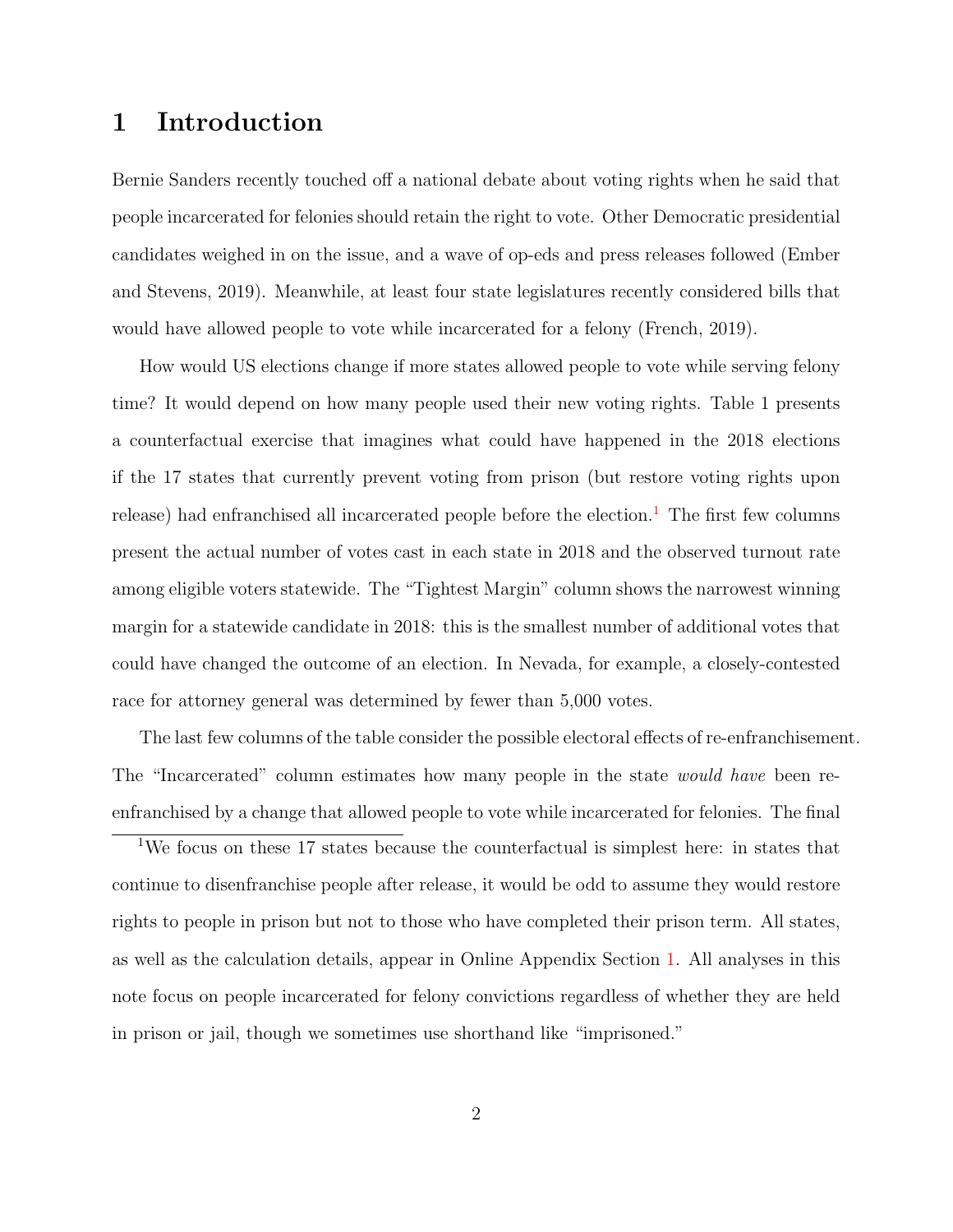| State         | Votes Cast | $\%$<br>Turnout | <b>Tightest Margin</b> | Incarcerated | %Turnout to Swing |
|---------------|------------|-----------------|------------------------|--------------|-------------------|
| Colorado      | 2583580    | 63              | 160707                 | 18576        | 938               |
| Hawaii        | 398657     | 39              | 113215                 | 5474         | 2121              |
| Illinois      | 4635541    | 51              | 544184                 | 42017        | 1346              |
| Indiana       | 2308258    | 47              | 134447                 | 24948        | 551               |
| Maryland      | 2335128    | 54              | 273005                 | 19382        | 1455              |
| Massachusetts | 2752665    | 55              | 654161                 | 8780         | 8090              |
| Michigan      | 4341340    | 58              | 115000                 | 40502        | 288               |
| Montana       | 509213     | 62              | 17913                  | 3795         | 474               |
| Nevada        | 975980     | 48              | 4533                   | 13742        | 36                |
| New Hampshire | 580568     | 55              | 40405                  | 2818         | 1477              |
| New Jersey    | 3248642    | 53              | 354299                 | 18504        | 2050              |
| North Dakota  | 330598     | 59              | 24800                  | 1791         | 1416              |
| Ohio          | 4496834    | 51              | 146565                 | 51666        | 286               |
| Oregon        | 1914923    | 62              | 119510                 | 15166        | 876               |
| Pennsylvania  | 5020000    | 51              | 642832                 | 48098        | 1397              |
| Rhode Island  | 381267     | 48              | 58190                  | 3038         | 2062              |
| Utah          | 1082972    | 52              | 336674                 | 5846         | 6199              |

Table 1: 2018 State-Level Elections Counterfactual Exercise

column, labeled "% Turnout to Swing", calculates the rate at which those hypotheticallyenfranchised people would have had to vote to change the outcome of the closest election in that state, all else equal. Rather than making assumptions about the partisanship or candidate preferences of incarcerated people, we calculate the absolute minimum turnout rate that could swing an election if all new voters supported the losing candidate.

In most of these states, even 100% turnout by incarcerated people in support of a given candidate would not have changed the electoral outcome. In Massachusetts, for example, it would have taken a bloc of new voters over eighty times the size of the state's (felony) incarcerated population to change any statewide election results. Even in tightly-contested Nevada, at least 36% of newly-eligible incarcerated people would have had to vote for the same candidate in order to have a chance at changing the outcome of the Senate election.

Should we expect that 36% of incarcerated voters would turn out if given the opportunity? There is limited evidence available to answer such a question, since nearly all states currently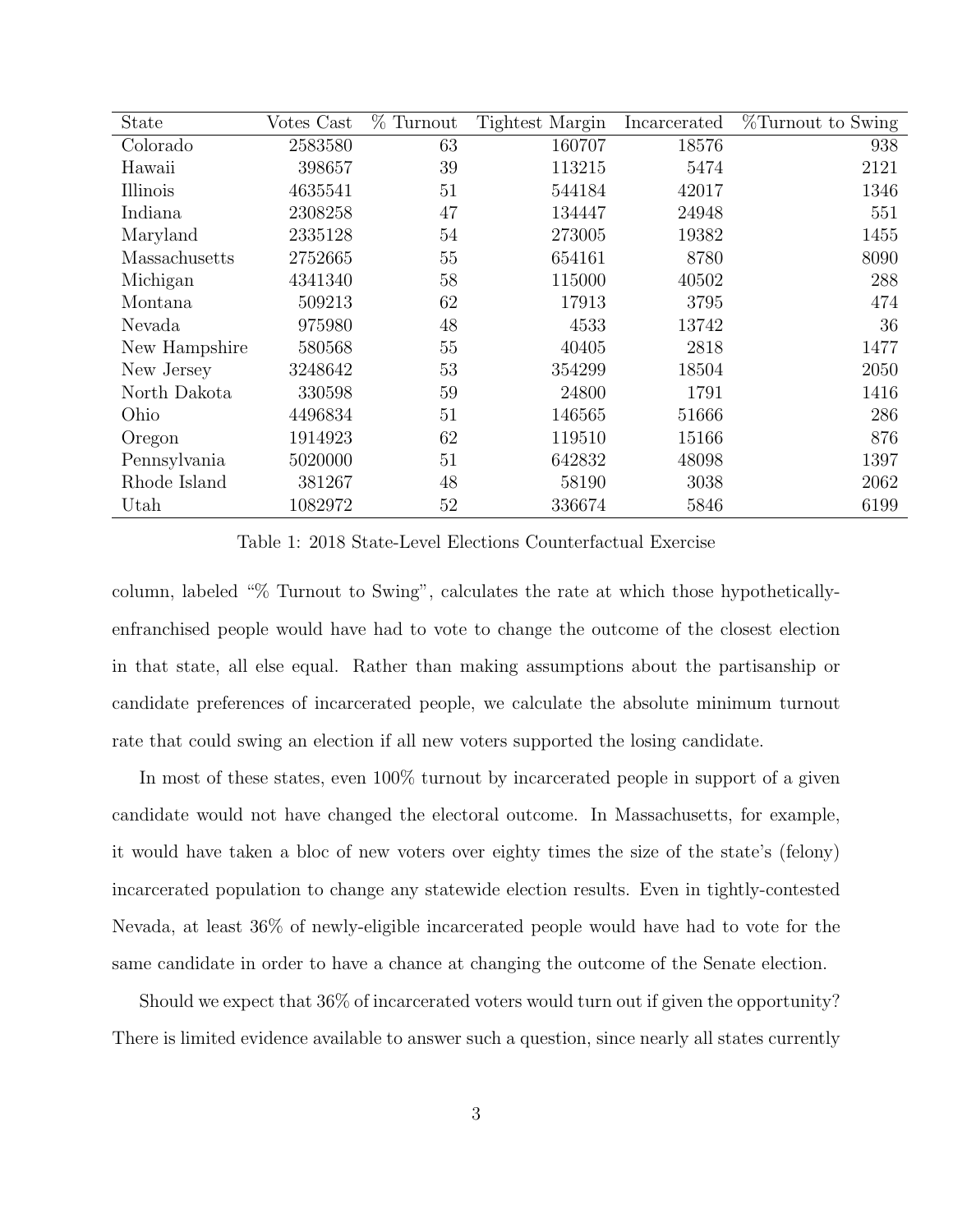disenfranchise people while they are incarcerated for felonies. But there are two sets of people whose political behavior might be informative.

First, we might look to participation by previously-incarcerated people. Studies of people who have regained their right to vote after incarceration find that they participate at much lower rates than other voters [\(Weaver and Lerman,](#page-10-0) [2010;](#page-10-0) [Burch,](#page-9-2) [2011\)](#page-9-2). However, it is not clear that regaining the franchise in a state with a felony disfranchisement law is the same experience as retaining the right to vote while incarcerated. Most people included in previous studies spent some time ineligible to vote (while incarcerated, and potentially longer depending on state law), and may have been purged from the voter rolls.<sup>[2](#page-3-0)</sup> It is hard to say how they might have acted if they had never been disenfranchised at all, or whether they would have taken the opportunity to vote while incarcerated. Incarcerated people might vote at higher rates than recently-released people because they would be more likely to come in contact with volunteers and information about how to vote, or because they would still be registered to vote and thus would face fewer barriers than people who needed to re-register. Alternatively, they might be less likely to vote because of the practical challenges of casting a ballot from behind bars, or because of skepticism about the legality or the value of voting.

A second approach would be to ask how often people given the chance to vote while incarcerated do so. Two states in the US, Maine and Vermont, allow all people serving time for felony convictions to vote. In this research note, we explore the recent voting participation of people incarcerated in these states. We merge together administrative data – prison records, as well as state voter files – to find estimates of the share of currentlyincarcerated people that are registered to vote and have voted in recent elections. We estimate that about one-third of people serving felony time in Vermont are registered to vote, and that about 8% of incarcerated people voted in the 2018 general election. Turnout

<span id="page-3-0"></span><sup>2</sup>For one exception to this rule, see [Meredith and Morse](#page-10-1) [\(2015\)](#page-10-1)'s examination of voting by people with previous convictions in Maine, discussed in more detail in Section 3.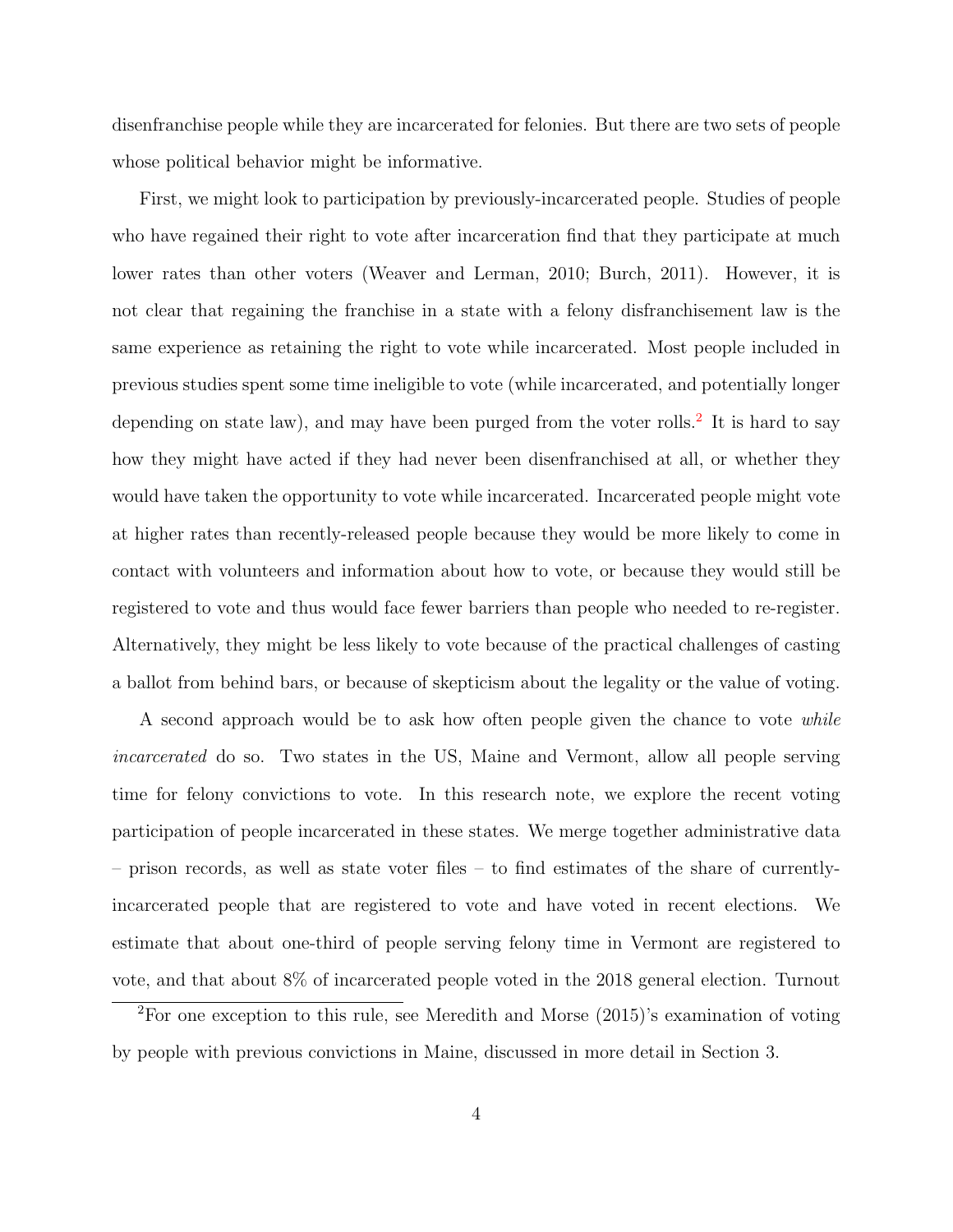in Maine is even lower. We also see that people incarcerated in Maine vote at similar rates to those recently released, suggesting a possible bridge between previous studies and the counterfactual of removing felony disfranchisement laws.

Our estimates suggest that if other states were to re-enfranchise people while incarcerated, this change would yield relatively few new votes, and this additional participation would be unlikely to change state-level election results in the states examined. Recent debates about re-enfranchisement have highlighted both moral aspects and supposed electoral effects of such changes, with advocates on both sides anticipating that it could change election outcomes (and often benefit Democrats). Opposing one such recent proposal, a state Assemblyman described his perception of "a pattern nationwide where Democrats are working to try to get as many felons, as many criminals on the voting rolls as possible"[\(McGreevy,](#page-10-2) [2016\)](#page-10-2). Our findings suggest that these partisan fears (or hopes) have been overstated, and that these debates should instead focus on the normative arguments for or against enfranchisement.

#### 2 Voting in Vermont and Maine

Vermont and Maine are alone among US states in fully maintaining the right to vote while people serve time for felony convictions. All other states disenfranchise most people while they are imprisoned; some also restrict voting post-release [\(The Sentencing Project,](#page-10-3) [2019\)](#page-10-3).

Vermont In Vermont, people in prison are allowed to register to vote (or remain registered) at their pre-incarceration address. They can then request absentee ballots by mail while they are incarcerated. The right to vote while incarcerated is not only recognized by state politicians, but is actively enforced by Vermont prison officials.[3](#page-4-0) Local voting groups also enter facilities to register people and help them request absentee ballots [\(Davis,](#page-9-3) [2018\)](#page-9-3).

<span id="page-4-0"></span><sup>3</sup>From a 2018 news article: "Chris Barton, restorative systems administrator at the Vermont Department of Corrections, said prison staff inform inmates of their right to vote 90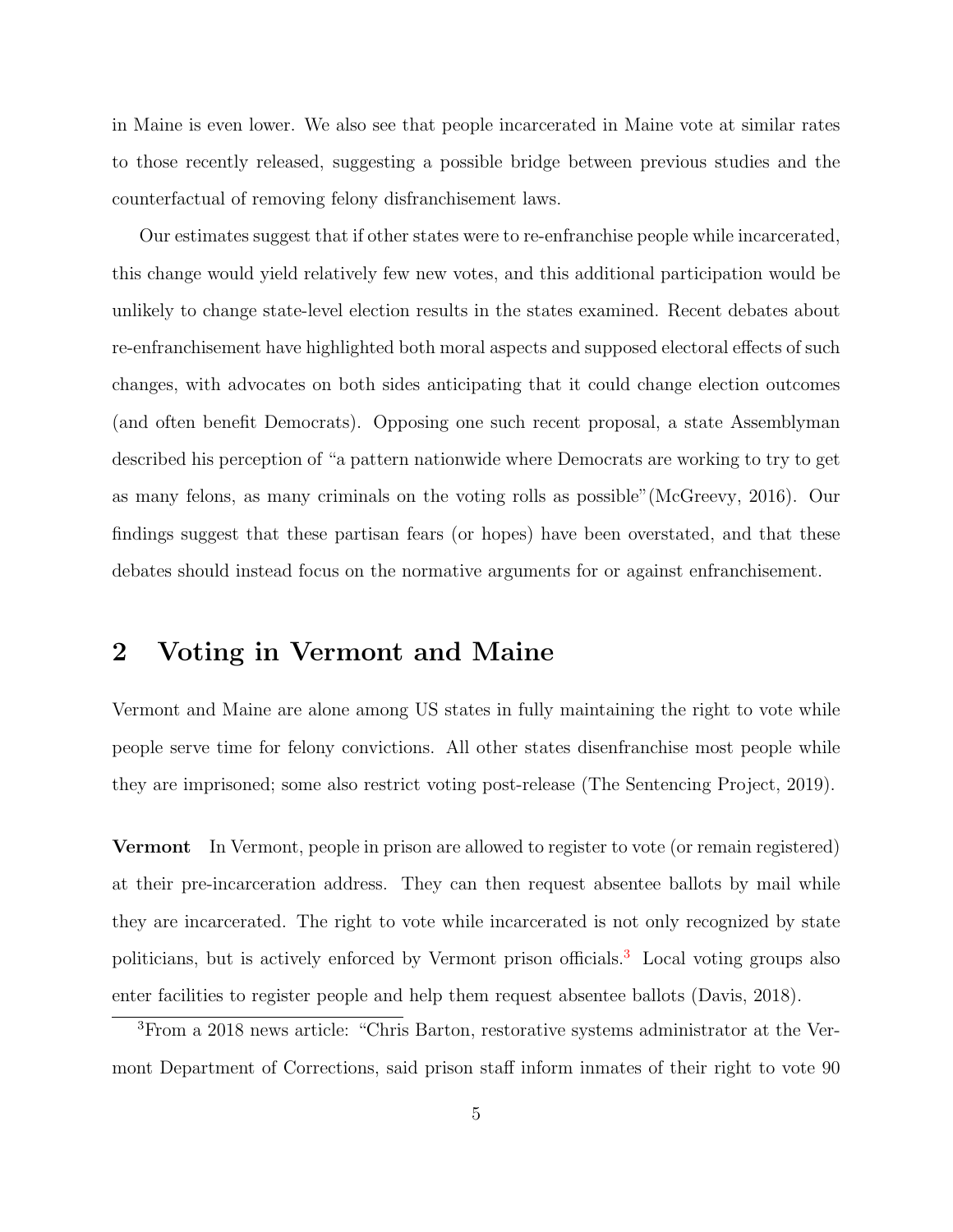We estimate registration and voting rates among incarcerated people in Vermont by merging together several forms of administrative data. We begin with a "census" of people held in Department of Corrections custody on felony sentences.<sup>[4](#page-5-0)</sup> This dataset contains the names and ages of 993 people incarcerated as of February 2019. It does not indicate when people entered the facility, so we supplement it with information from Vermont's "Offender Locator" website, which gives an arrest date for nearly everyone in the dataset.

We then merge this "census" dataset to the Vermont voter file, which contains information on the names, addresses, birth years, and vote histories of all registered voters.<sup>[5](#page-5-1)</sup> These are difficult datasets to link together: there are many common names in both datasets that produce many duplicate potential matches. Ideally, we would use additional identifying information such as dates of birth to narrow down potential matches, but we have only ages/years of birth [\(Ansolabehere and Hersh,](#page-9-4) [2017\)](#page-9-4).

In the Appendix, we describe in detail our merge approach for Vermont. Briefly, we identify potential matches based on last name matches, consistent ages, and string distances between first names, and then we hand-validate potential matches by visually inspecting them and conducting web searches to find additional information to confirm or rule out the match. This approach yields 657 potential matches to be hand-validated, of which we find that 303 are non-matches, 349 are accurate matches, and 5 contain too little personal information to be sure that the registered voter was the same person as was incarcerated. We calculate turnout rates for incarcerated people under two different assumptions, one considering these "uncertain" matches as matches and another considering them non-matches. days before all elections. The prison posts inmate voter guides in the library that include details on how to register, request an absentee ballot and return it on time."[\(Timm,](#page-10-4) [2018\)](#page-10-4).

<span id="page-5-1"></span><span id="page-5-0"></span><sup>4</sup>This file was provided by the Vermont Department of Corrections on February 27, 2019.

<sup>5</sup>The voter file was requested from the Vermont Secretary of State and is a snapshot as of March 1, 2019.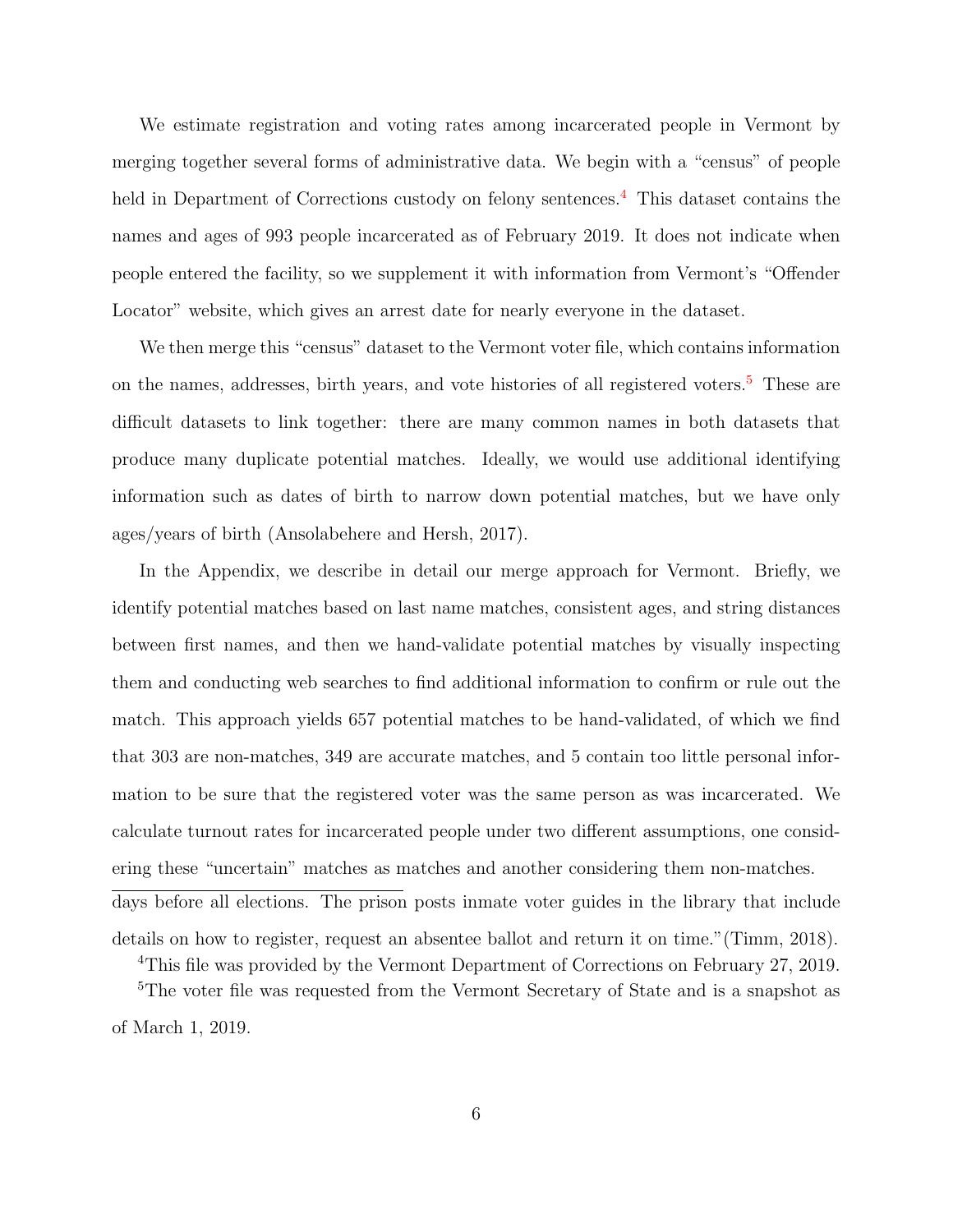Maine Maine, like Vermont, allows people to register to vote (or remain registered) at the place they lived before they were incarcerated. They can then request absentee ballots to vote from behind bars.

In Maine, we take a different approach to measuring registration and turnout. We again begin with administrative data on incarcerated people: names and exact dates of birth of the 2097 people who were serving felony sentences as of the 2018 election, provided by the Maine Department of Corrections. We then contracted with Catalist, LLC, a data vendor specializing in voter records and probabilistic list matching, to find voter records belonging to these incarcerated people. In Maine, we also collected data on a group of 1,694 people who had been recently (in 2016 or 2017) released from state custody, and collected information on their registration and recent vote history as well.

### 3 Estimates

Vermont Estimates Our merge approach results in a dataset containing 993 people that were serving felony sentences as of February 2019; we believe that 969 of these people were incarcerated by the 2018 general election, and 697 of them were incarcerated by the 2016 general election.<sup>[6](#page-6-0)</sup> Of the people incarcerated during the 2018 election, our records indicate that between 79 and 81 of them voted in the 2018 election, depending on our assumptions about uncertain matches to the voter file.<sup>[7](#page-6-1)</sup> This is a turnout rate of about  $8\%$ . Of the 697

<span id="page-6-0"></span> ${}^6\mathrm{We}$  know the date of the arrest that led to the current stint of incarceration; we cannot be sure they had been sentenced by election day. Still, we believe this gives a reasonable measure of whether currently-incarcerated people were in custody during recent elections; see the Appendix for an alternative approach.

<span id="page-6-1"></span><sup>7</sup>About one-third of the incarcerated people in our dataset appear to be registered to vote. See the online appendix for more discussion of how we validated matches, consideration of the possibility that some people are ineligible to vote for other reasons, and analyses indicating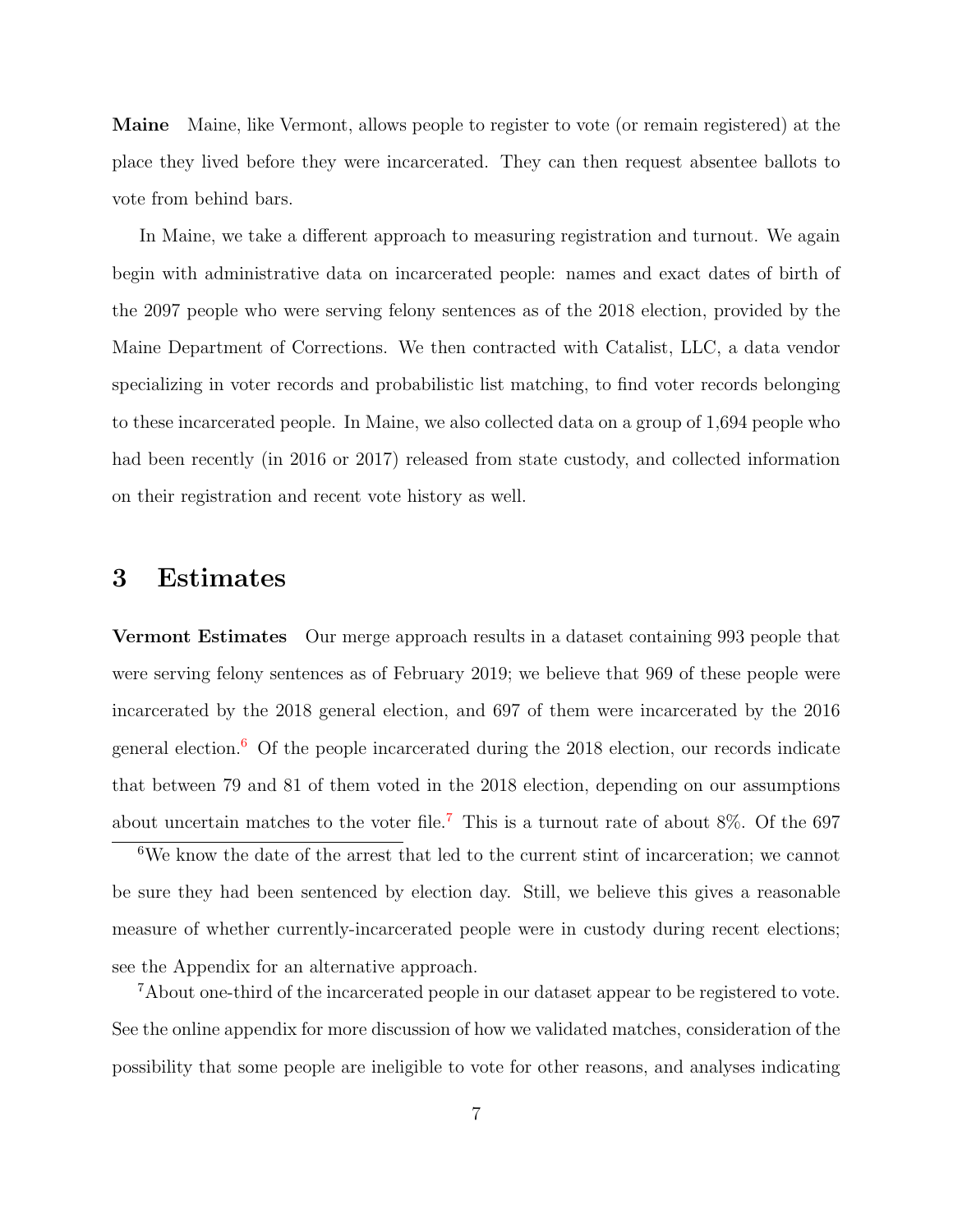people we observe that were incarcerated as of the 2016 general election, 92 of them voted in the presidential election, for a turnout rate of about  $13\%$ .<sup>[8](#page-7-0)</sup> These are very low rates of voting compared to the general public: over 55% of eligible Vermont voters turned out in 2018, and 2016 turnout was 65%.

Maine Estimates As discussed above, we used a different process to find registration and vote histories in Maine. Nonetheless, our estimates here are similar to those from Vermont: of the 2097 people in state custody as of the 2018 election, 706 (34%) appear to be registered to vote. Only 119 people (under 6%) are recorded as having voted in 2018.

In Maine, we also have data from recently-released people for comparison; people released from prison in 2016 or 2017 are registered at similar rates (35%) to those still incarcerated, and they voted at similarly low rates in 2018 (5.5%). These estimates are consistent with [Meredith and Morse](#page-10-1) [\(2015\)](#page-10-1)'s previous finding that about 12% of recently-released Mainers voted in the 2012 presidential election. It appears that, at least in Maine, the behavior of recently-released people is a good predictor of incarcerated people's voter participation.

Accordingly, we might look to other states' recently-released populations for a guess at how often incarcerated people would vote there.<sup>[9](#page-7-1)</sup> Previous studies of recently-released people in Connecticut, Iowa, New York, North Carolina, Pennsylvania, and Rhode Island have all found low turnout rates, ranging from 5 to 18% depending on the state, year, and specific population included [\(Haselswerdt,](#page-10-5) [2009;](#page-10-5) [Meredith and Morse,](#page-10-1) [2015;](#page-10-1) [Gerber et al.,](#page-9-5) [2017\)](#page-9-5).

Thinking back to Table 1's counterfactual voting exercise, it seems unlikely that people imprisoned in other states would vote at high rates. Whether we use participation rates among incarcerated people in Vermont and Maine as a guide, or take from Maine the lesson that voters and non-voters look similar in terms of age, gender, and race.

<span id="page-7-0"></span><sup>8</sup>We encourage readers to interpret 2016 estimates with caution, as they rely on a set of people incarcerated as of the 2016 election but also still incarcerated in early 2019.

<span id="page-7-1"></span><sup>9</sup>Section 3 of the Online Appendix discusses some assumptions underlying this approach.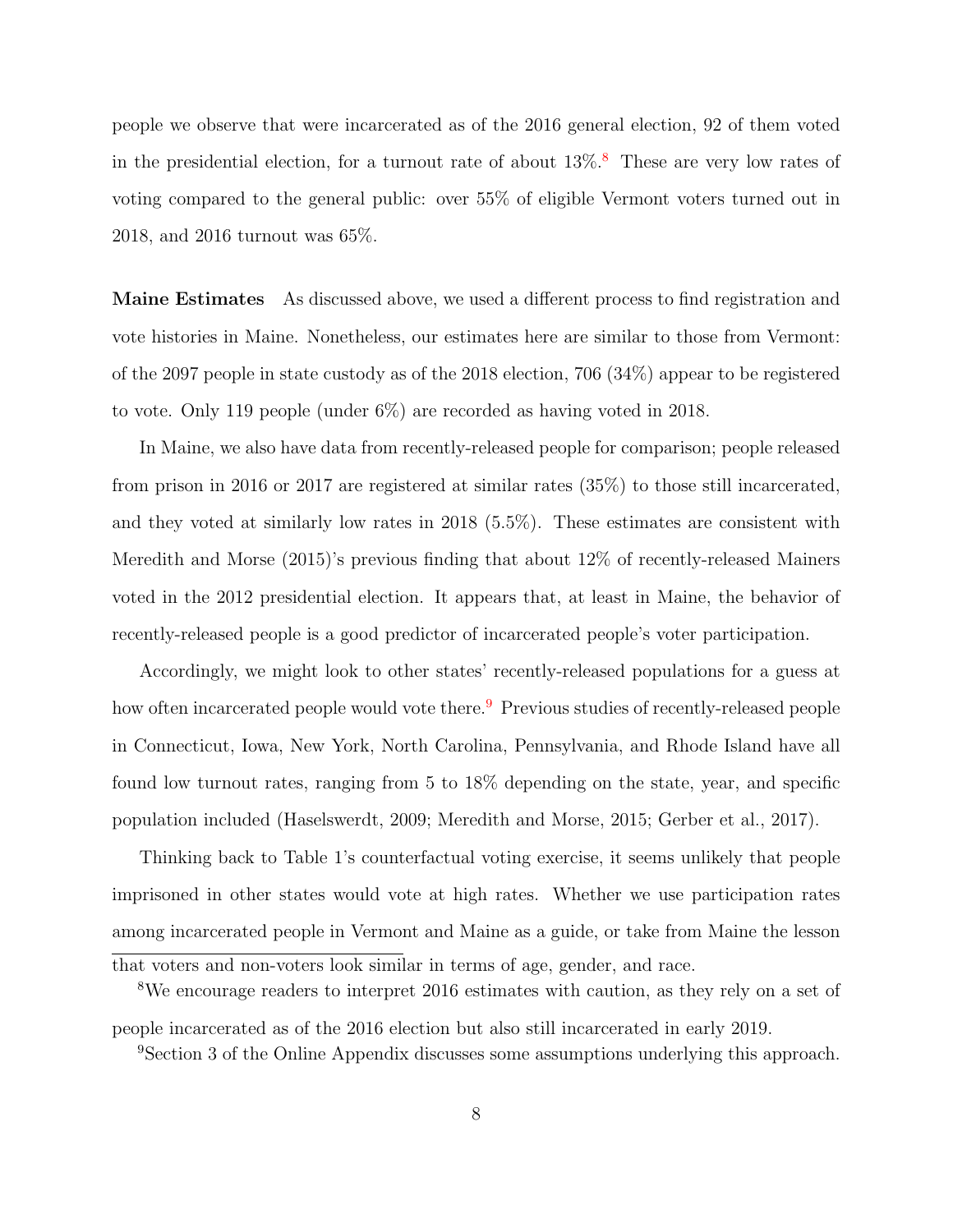that we can instead rely on the participation of recently-released people in each state, it appears we should expect fewer than one in five incarcerated people to vote even in high-turnout elections. Combined with recent evidence on the political heterogeneity of incarcerated people and thus the implausibility of their forming a unified voting bloc, these results suggest it is unlikely that a substantial fraction of incarcerated people would vote in ways that could swing an election, even a fairly close one [\(The Marshall Project,](#page-10-6) [2020\)](#page-10-6).

Is it possible that re-enfranchisement could have other equilibrium effects that we have not considered? We think it is unlikely that actors like political campaigns would invest substantial resources in mobilizing incarcerated people. Even in very high-incarceration states, people in prison represent a small fraction of all eligible voters, and mobilizing them carries logistical challenges, uncertain partisan implications, and stigma. We have imagined here a world in which only felony disfranchisement laws change; we believe it would take many additional social and policy changes to get to a world where incarcerated people are meaningfully incorporated into political life.

## 4 Conclusion

We follow previous research that has sought to estimate the potential electoral effects of changing felony disfranchisement laws [\(Miles,](#page-10-7) [2004;](#page-10-7) [Burch,](#page-9-2) [2011;](#page-9-2) [Klumpp and Williams,](#page-10-8) [2019\)](#page-10-8). Our findings suggest that if states allowed people to vote while incarcerated for felonies, this change would result in relatively few additional votes.

This conclusion–that from-prison voter turnout is low even in Vermont and Maine, and would be unlikely to affect state elections elsewhere–does not imply that we think states should avoid such policies. Rather, we suggest that policymakers should consider these laws based on moral arguments rather than expectations about how they might change elections. People have made moral claims both for and against re-enfranchising people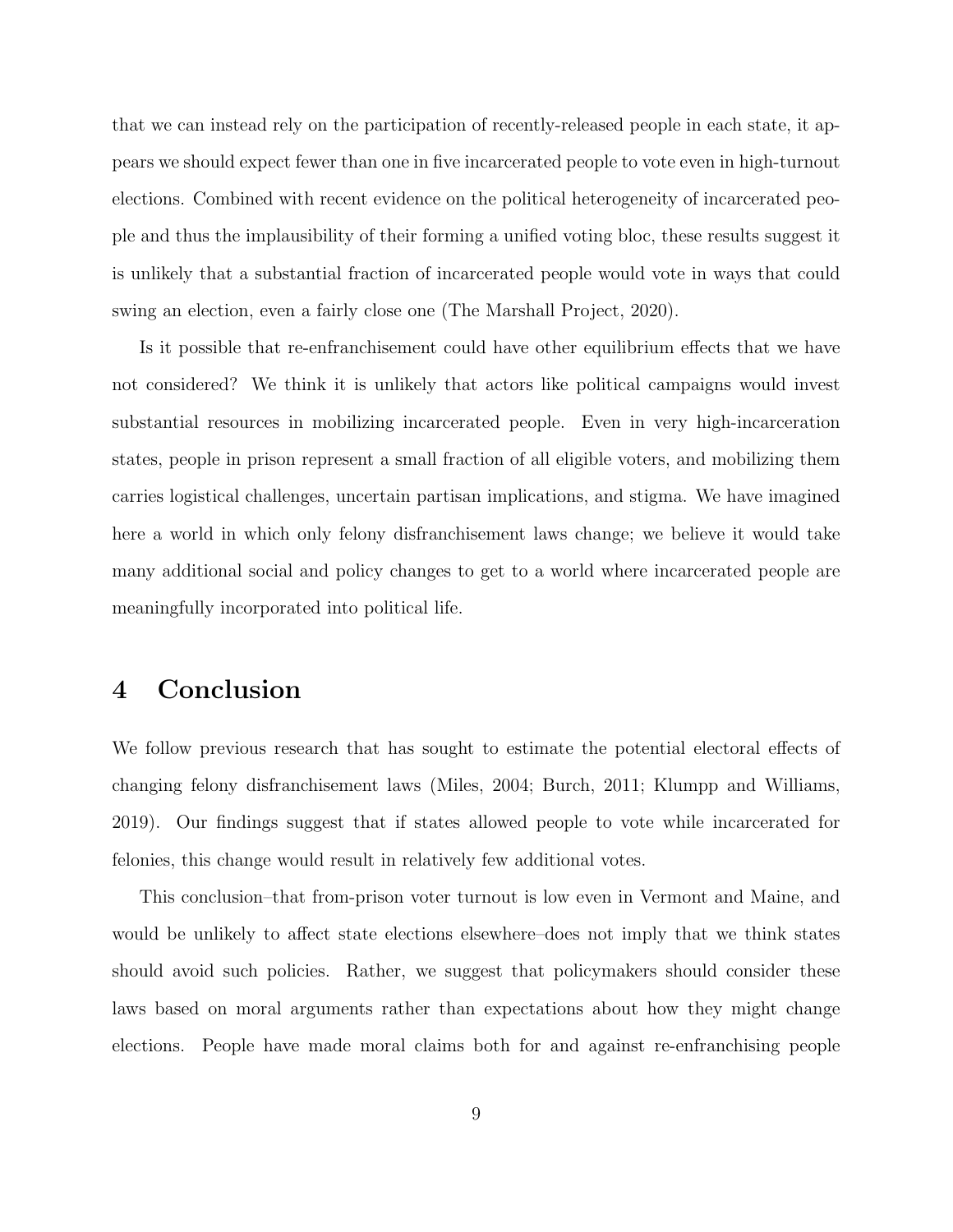with felony convictions, highlighting ideas about paying one's debt to society, the racist history of disfranchisement laws, and the meaning of citizenship. Our findings suggest that such normative debates are more relevant than the possibility of imprisoned voters swinging election outcomes.

## References

- <span id="page-9-4"></span>Ansolabehere, Stephen and Eitan D Hersh. 2017. "ADGN: an algorithm for record linkage using address, date of birth, gender, and name." Statistics and Public Policy  $4(1):1-10$ .
- <span id="page-9-2"></span>Burch, T. 2011. "Turnout and Party Registration among Criminal Offenders in the 2008 General Election." Law & Society Review  $45(3):699-730$ .
- <span id="page-9-3"></span>Davis, Mark. 2018. "Vermont Is One of Two U.S. States That Let Incarcerated Citizens Vote." Seven Days VT. [https://www.sevendaysvt.com/vermont/vermont-is-one-of](https://www.sevendaysvt.com/vermont/vermont-is-one-of-two-us-states-that-let-incarcerated-citizens-vote/Content?oid=22484635)[two-us-states-that-let-incarcerated-citizens-vote/Content?oid=22484635](https://www.sevendaysvt.com/vermont/vermont-is-one-of-two-us-states-that-let-incarcerated-citizens-vote/Content?oid=22484635).
- <span id="page-9-0"></span>Ember, Sydney and Matt Stevens. 2019. "Bernie Sanders Opens Space for Debate on Voting Rights for Incarcerated People." New York Times . [https://www.nytimes.com/2019/](https://www.nytimes.com/2019/04/27/us/politics/bernie-sanders-prison-voting.html) [04/27/us/politics/bernie-sanders-prison-voting.html](https://www.nytimes.com/2019/04/27/us/politics/bernie-sanders-prison-voting.html).
- <span id="page-9-1"></span>French, Ellie. 2019. "Fact-check: Sanders set off a firestorm over prisoners voting, but his facts are straight." VTDigger. [https://vtdigger.org/2019/04/24/fact-check](https://vtdigger.org/2019/04/24/fact-check-sanders-set-off-firestorm-prisoners-voting-facts-straight/)[sanders-set-off-firestorm-prisoners-voting-facts-straight/](https://vtdigger.org/2019/04/24/fact-check-sanders-set-off-firestorm-prisoners-voting-facts-straight/).
- <span id="page-9-5"></span>Gerber, Alan S, Gregory A Huber, Marc Meredith, Daniel R Biggers and David J Hendry. 2017. "Does incarceration reduce voting? Evidence about the political consequences of spending time in prison." The Journal of Politics 79(4):1130–1146.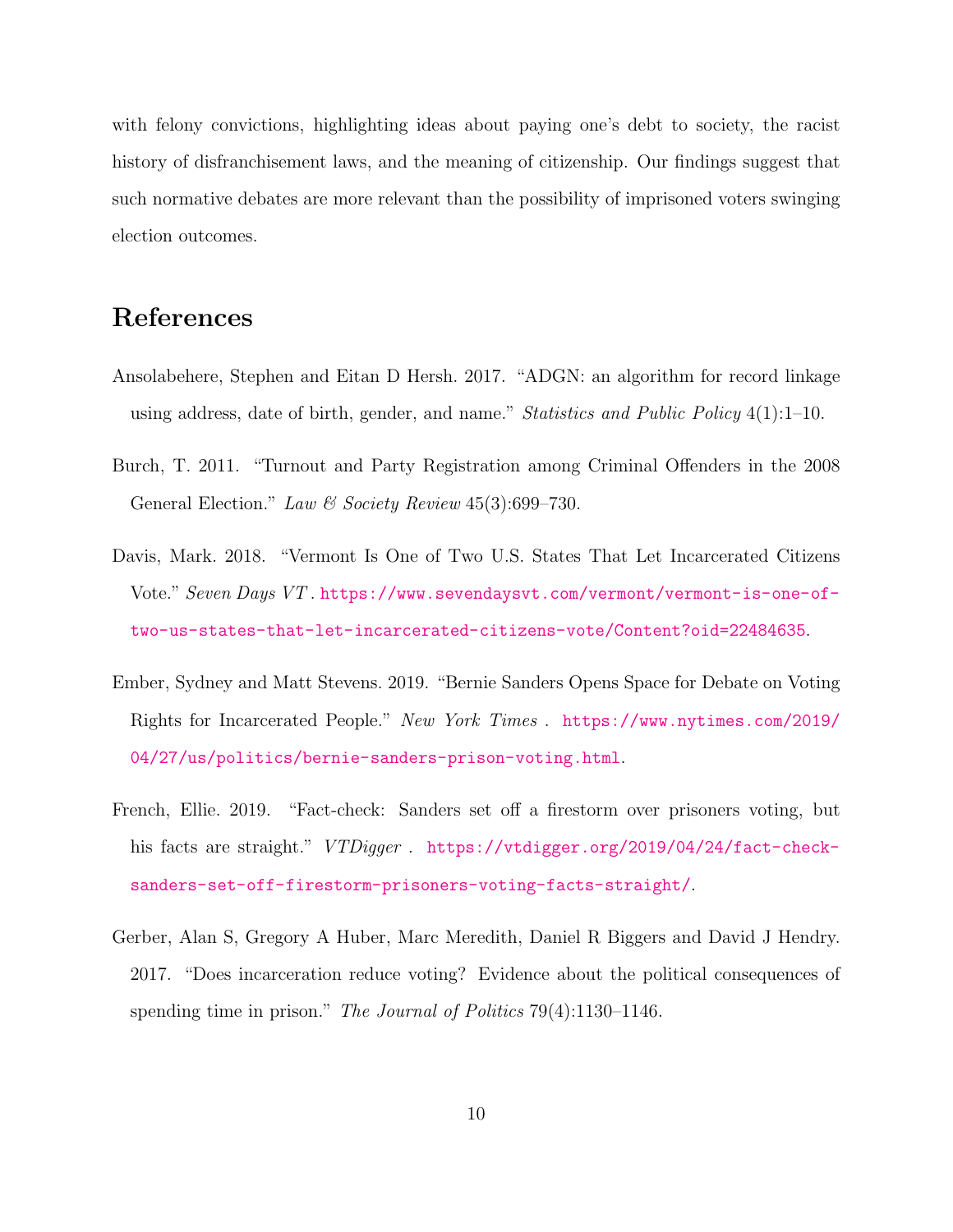- <span id="page-10-5"></span>Haselswerdt, Michael. 2009. "Con Job: An Estimate of Ex-Felon Voter Turnout Using Document-Based Data." Social Science Quarterly 90(2).
- <span id="page-10-8"></span>Klumpp, Tilman, Hugo Mialon and Michael Williams. 2019. "The voting rights of ex-felons and election outcomes in the US." International Review of Law and Economics 59:40–56.
- <span id="page-10-2"></span>McGreevy, Patrick. 2016. "Should felons be allowed to vote from behind jail bars?" LA Times . [https://www.latimes.com/politics/la-pol-sac-california-felons](https://www.latimes.com/politics/la-pol-sac-california-felons-voting-rights-20160714-snap-story.html)[voting-rights-20160714-snap-story.html](https://www.latimes.com/politics/la-pol-sac-california-felons-voting-rights-20160714-snap-story.html).
- <span id="page-10-1"></span>Meredith, Marc and Michael Morse. 2015. "The Politics of the Restoration of Ex-Felon Voting Rights : The Case of Iowa." Quarterly Journal of Political Science 10(1):41–100.
- <span id="page-10-7"></span>Miles, T. 2004. "Felon disenfranchisement and voter turnout." J. Legal Stud. 33:85.
- <span id="page-10-6"></span>The Marshall Project. 2020. "What Do We Really Know About the Politics of People Behind Bars?". [https://www.themarshallproject.org/2020/03/11/what-do-we](https://www.themarshallproject.org/2020/03/11/what-do-we-really-know-about-the-politics-of-people-behind-bars)[really-know-about-the-politics-of-people-behind-bars](https://www.themarshallproject.org/2020/03/11/what-do-we-really-know-about-the-politics-of-people-behind-bars).
- <span id="page-10-3"></span>The Sentencing Project. 2019. "Felony Disenfranchisement: A Primer.". [https://www.sentencingproject.org/wp-content/uploads/2015/08/Felony-](https://www.sentencingproject.org/wp-content/uploads/2015/08/Felony-Disenfranchisement-Primer.pdf)[Disenfranchisement-Primer.pdf](https://www.sentencingproject.org/wp-content/uploads/2015/08/Felony-Disenfranchisement-Primer.pdf).
- <span id="page-10-4"></span>Timm, Jane C. 2018. "Most States Disenfranchise Felons. Maine and Vermont Allow Inmates to Vote from Prison." NBC News . [https://www.nbcnews.com/politics/politics](https://www.nbcnews.com/politics/politics-news/states-rethink-prisoner-voting-rights-incarceration-rates-rise-n850406)[news/states-rethink-prisoner-voting-rights-incarceration-rates-rise](https://www.nbcnews.com/politics/politics-news/states-rethink-prisoner-voting-rights-incarceration-rates-rise-n850406)[n850406](https://www.nbcnews.com/politics/politics-news/states-rethink-prisoner-voting-rights-incarceration-rates-rise-n850406).
- <span id="page-10-0"></span>Weaver, Vesla and Amy Lerman. 2010. "Political consequences of the carceral state." American Political Science Review 104(04):817–833.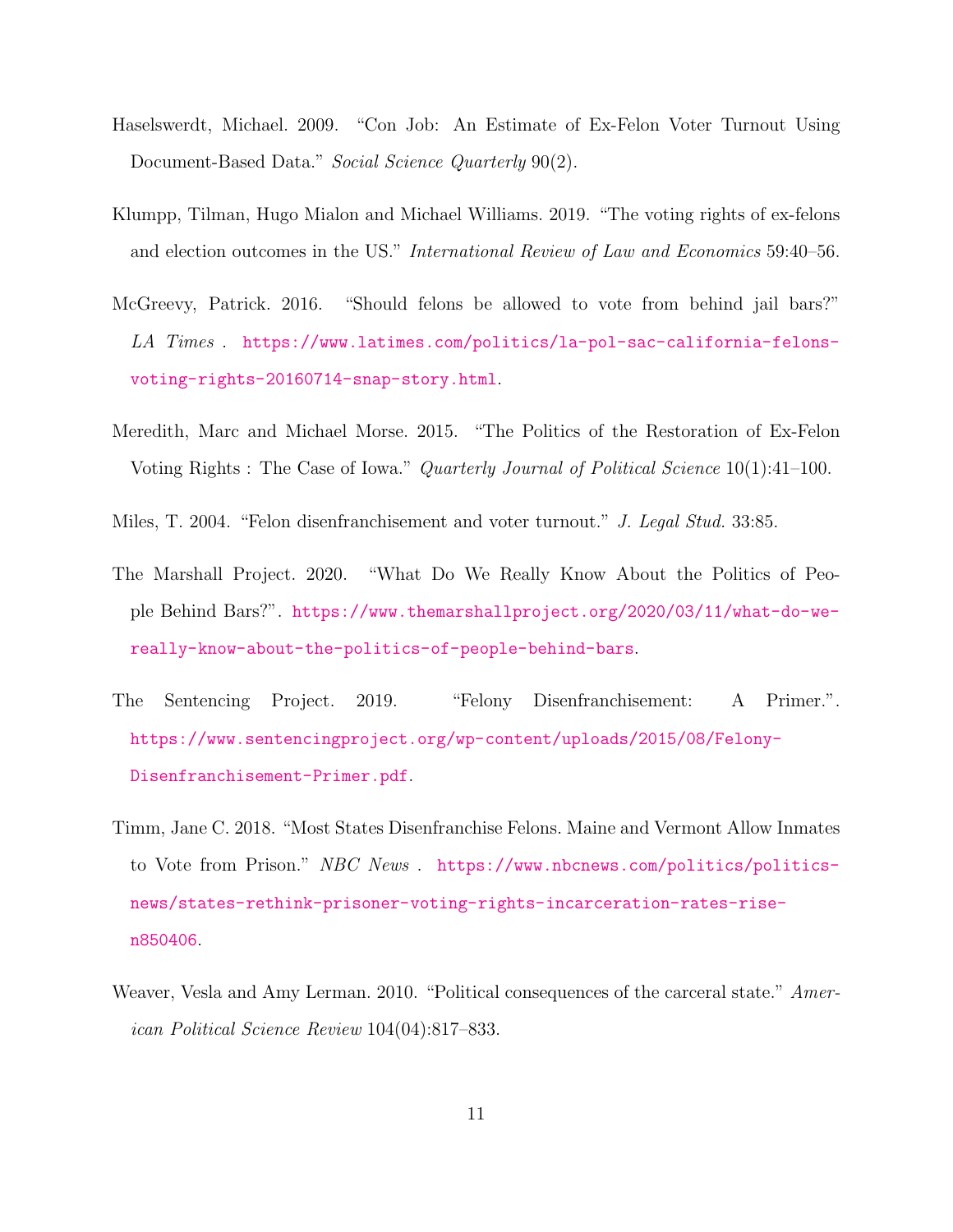# Online Appendix for "Locking Up the Vote? Evidence from Maine and Vermont on Voting from Prison"

August 7, 2020

# Contents

| 1 Calculating State-Level Incarceration and Voting                    | $\bf{2}$       |
|-----------------------------------------------------------------------|----------------|
|                                                                       | $\overline{4}$ |
| Expanded Table of State Estimates (Table 1 in Main Manuscript)<br>1.2 | - 5            |
| 2 Vermont Merge Details                                               | 7              |
| $21-$                                                                 | - 9            |
| $2.2 -$                                                               | 10             |
|                                                                       | -11            |
|                                                                       |                |
| 3 Learning from Maine                                                 | 16             |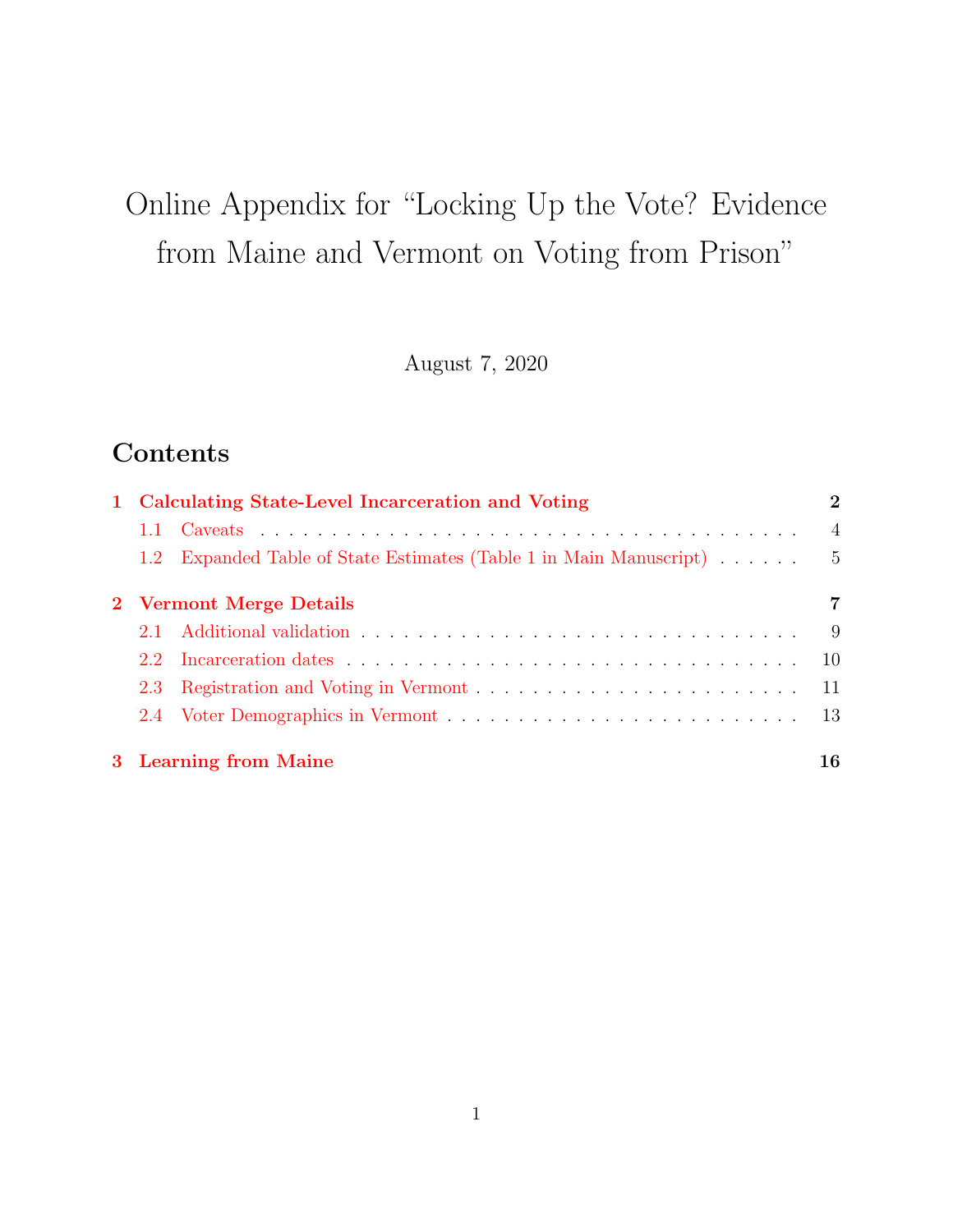## 1 Calculating State-Level Incarceration and Voting

For the counterfactual exercise presented in Table 1 of the main paper, we combine information on recent elections with estimates of how many people would be affected by a policy change that allowed people to vote while serving felony sentences.

We begin with data on each state's voter turnout in 2018 from McDonald (2019), which reports the total number of ballots cast in each state during the 2018 general election as well as an estimate of turnout among the voting-eligible population (excluding noncitizens, children, and people with felony convictions where ineligible). This dataset gives us the "Votes Cast" and "% Turnout" columns of our main table.

To address the question of whether newly-enfranchised incarcerated voters could sway close elections, we also collect available data on 2018 election results for statewide races in 48 states (MIT Election Data + Science Lab, 2019). For each state, we identify the closest statewide race in 2018 and calculate the vote margin between the winner of the election and the next highest vote-getter. These win margins range from under 5,000 votes to several million, and are reported in the "tightest margin" column.

We then need to calculate the number of currently-disenfranchised incarcerated people who would regain their voting rights in each state. For each state, this means producing an estimate of the number of U.S. citizens who are currently incarcerated for a felony crime (people serving time for misdemeanors are already eligible to vote in all states, with relatively few exceptions<sup>1</sup>). Note that this is not quite the same as the state prison population, because people sentenced to incarceration for felonies can sometimes serve that time in local jails, or in other contracted facilities out of state.<sup>2</sup> We rely here on the Vera Institute's state-level estimates of imprisonment in 2018 (Kang-Brown, Schattner-Elmaleh and Hinds, 2019), which includes people sentenced to serve time with the state department of corrections regardless of whether they are held in state prison or local jail.

We then scale these estimates by state-level estimates of the proportion of prisoners that are not citizens, in order to approximate the share of incarcerated people who would not be

<sup>1</sup>For details on exceptions, such as South Carolina's disenfranchisement of people convicted of misdemeanors and sentenced to prison, see here: https://ccresourcecenter.org/state-restorationprofiles/chart-1-loss-and-restoration-of-civil-rights-and-firearms-privileges/

<sup>2</sup>Careful readers may wonder what adjusting for local jail populations would mean for our Vermont analyses; Vermont is actually different from most states in that it does not maintain county jails where people serve short felony sentences. For this reason, the Vera estimates for Vermont are larger than our Vermont dataset, since their estimates include everyone in Vermont's combined system (and our main dataset only includes people sentenced for felony convictions, not people being held pretrial or serving time for misdemeanors).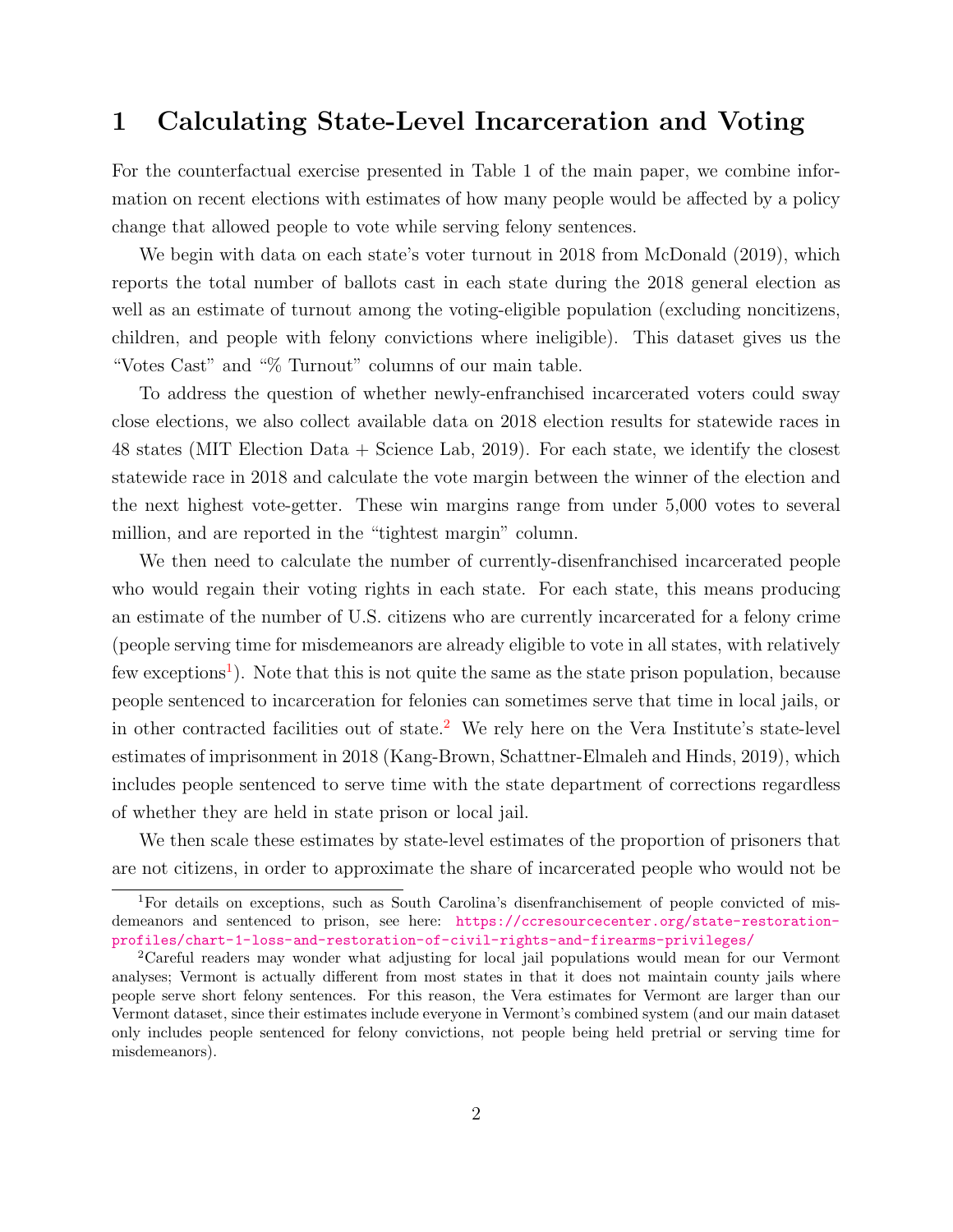eligible to vote even if felon disenfranchisement laws changed. We use state-level estimates of the share of prisoners that are non-citizens from Table 10 of Bronson and Carson (2019).<sup>3</sup> The resulting estimates of incarcerated citizens are in the "Incarcerated" column of our main table.

We then calculate the minimal turnout by incarcerated people (if they were enfranchised) that could have swung an election in each state, reported in the "Turnout to Swing" column. Rather than assuming party or candidate preferences for incarcerated people, we calculate the minimal turnout needed if they were to vote in a unified bloc for the narrowly-losing candidate. We do this by dividing the narrowest vote margin in the state by our estimate of the number of incarcerated people that would have been eligible to vote under a policy change. We then multiply this proportion by 100 in order to interpret it as a percentage of eligible voters. Note that in many states, this produces an impossible estimate (over 100% turnout), because the winning margin is actually larger than the number of incarcerated people who would be re-enfranchised by the policy change examined here.

Dataset choice An alternative approach for this "Incarcerated" column would be to rely on the state-level disenfranchised-population estimates provided in Table 3 of Uggen, Larson and Shannon (2016). We chose to rely on the Vera dataset because it was available for 2018, and the Uggen, Larson and Shannon (2016) estimates were generated for 2016 (and were based on corrections data from 2014 and earlier); the Vera dataset also allowed us to adjust for citizenship rates by state, and we were unable to ascertain how the other estimates dealt with non-citizens. A visual inspection suggests that our approach yields state-level counts that are similar to those reported in Uggen, Larson and Shannon (2016). Looking through the first few rows of Table 1 in the main paper, for example, our estimate for Colorado's re-enfranchise-able prison population is 18,576, while the Uggen, Larson and Shannon (2016) estimate is 21,207; for Hawaii the counts are 5,474 and 6,364; for Illinois they are 42,017 and 47,537. Our estimates are consistently similar to but usually slightly smaller than the Uggen, Larson and Shannon (2016) estimates; we are not sure how much of this difference is attributable to prison population declines in recent years and how much is due to differences in who is included in the data. We do not think that the interpretation of the table or of the paper would change substantially if we switched to those other estimates; nearly every state in Table 1 would still need to see over 100% turnout among incarcerated people to see

<sup>3</sup>The BJS dataset is missing estimates of incarcerated non-citizen rates for four states: New Hampshire, New Mexico, North Dakota, and Rhode Island. For these states, we instead use American Community Survey estimates of the state's overall noncitizen rate as reported in McDonald (2019).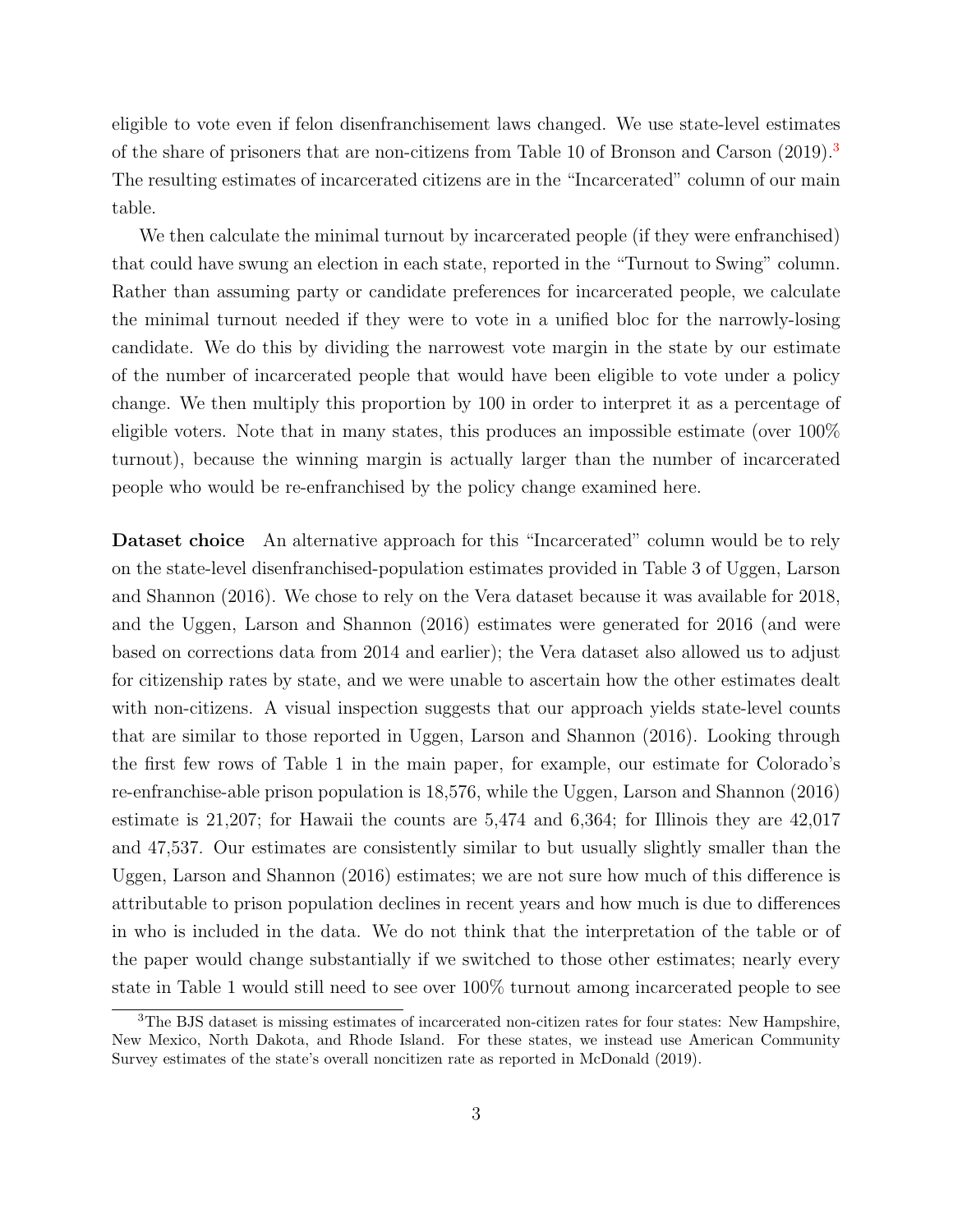any change in 2018 statewide election outcomes.

#### 1.1 Caveats

We should note several caveats about this approach. First, we have not made any predictions about how incarcerated people would vote, so our assessment of whether people incarcerated for felonies "could swing a close election" is based on the assumption that all incarcerated people vote as a uniform bloc. We make this assumption not because we think it is plausible, but because it strikes us as the most conservative approach. If there are literally not enough new voters in this group to change election outcomes even if they all voted together, then we can imagine that in the real world (where their vote choices will be more dispersed) the impact on elections should be even smaller than we see here.

We have also restricted our estimates to a particular population, people currently incarcerated for felonies. This is because a number of states have recently considered bills that would re-enfranchise this particular group, including some (like Massachusetts) that already reinstate people as soon as they are released. We think it is useful to pinpoint what kinds of political impacts this particular electoral change could have. Still, for some states this counterfactual ("what if this state allowed people to vote while incarcerated for felonies, without changing any other election laws?") is awkward: for states that prevent people from voting while on parole or even after they have finished their sentence, it is hard to imagine that they would re-enfranchise incarcerated people without also re-enfranchising these other groups.<sup>4</sup> We do not estimate the full number of new voters that might result from such compound changes, but we direct readers to Burch (2010) for a discussion of the (likely limited) participatory and partisan impacts of broader felon disfranchisement laws.

<sup>&</sup>lt;sup>4</sup>This is the reason that Table 1 in the main paper is restricted to states that, like Massachusetts, only disenfranchise people while incarcerated and restore voting rights upon release; the counterfactual exercise makes the most sense for these states.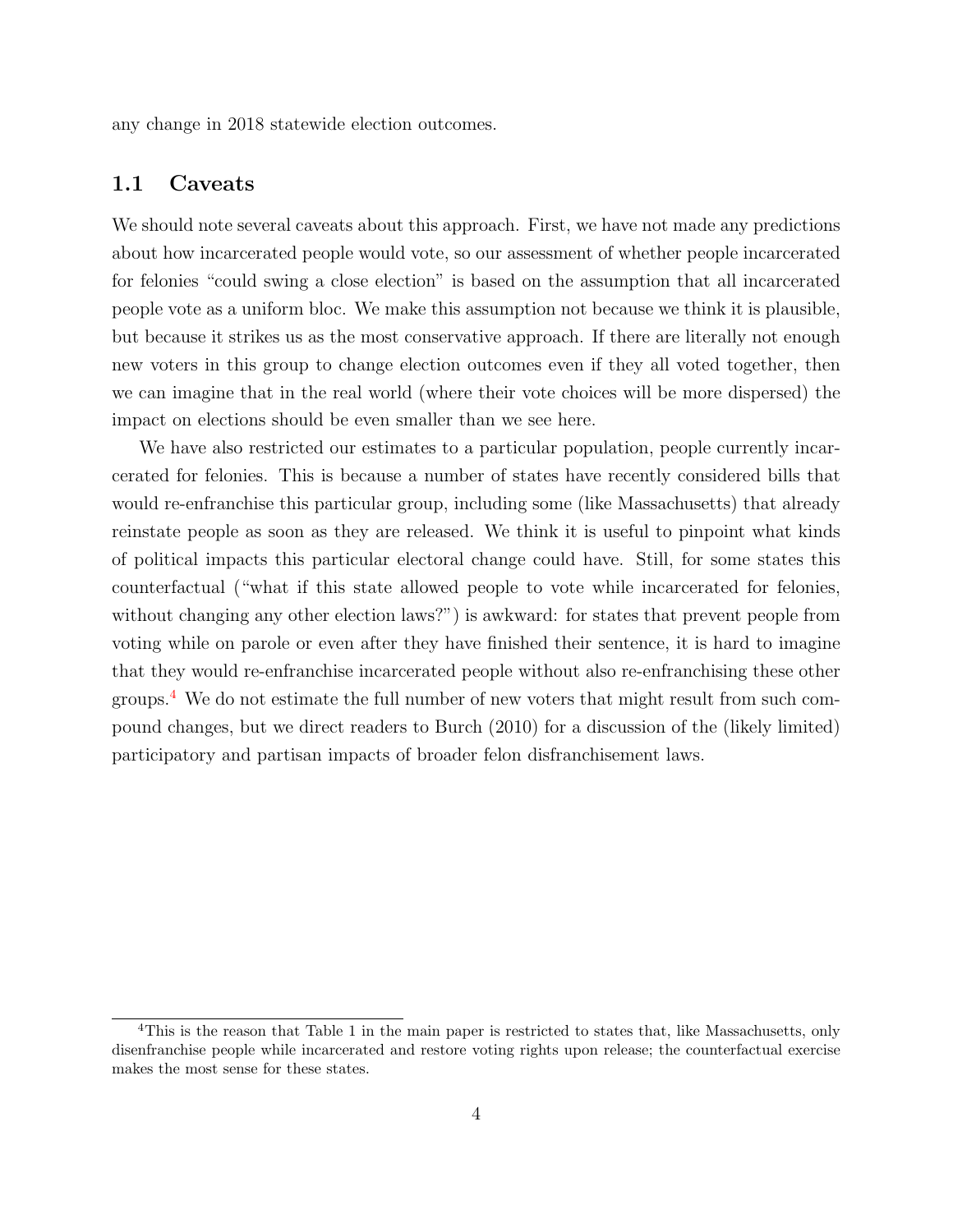| State          | Votes Cast | $%$ Turnout | Tightest Margin | Incarcerated | %Turnout to Swing |
|----------------|------------|-------------|-----------------|--------------|-------------------|
| United States  | 118537867  | $50.30\,$   |                 | 1416810      |                   |
| Alabama        | 1721906    | 47.30       | 300953          | 28680        | 1089.67           |
| Alaska         | 285009     | 54.60       | 19892           | 4317         | 473.57            |
| Arizona        | 2409910    | 49.10       | 20252           | 37582        | 59.61             |
| Arkansas       | 898793     | 41.40       | 213937          | 17242        | 1262.25           |
| California     | 12712542   | 49.60       | 925480          | 130390       | 874.11            |
| Colorado       | 2583580    | 63.00       | 160707          | 18576        | 938.32            |
| Connecticut    | 1421953    | 54.40       | 44372           | 14475        | 315.37            |
| Delaware       | 365467     | 51.40       | 46478           | 6254         | 776.56            |
| Florida        | 8318824    | 54.90       | 10033           | 92847        | $11.50\,$         |
| Georgia        | 3949905    | 55.00       | 16278           | 51092        | 33.61             |
| Hawaii         | 398657     | 39.30       | 113215          | 5474         | 2121.26           |
| Idaho          | 612536     | 50.00       | 116152          | 7949         | 1530.07           |
| Illinois       | 4635541    | 51.40       | 544184          | 42017        | 1346.31           |
| Indiana        | 2308258    | 46.90       | 134447          | 24948        | 551.03            |
| Iowa           | 1334279    | 57.70       | 36289           | 8888         | 417.05            |
| Kansas         | 1060000    | 51.20       | 53479           | 9613         | 574.71            |
| Kentucky       | 1612353    | 48.60       |                 | 22868        |                   |
| Louisiana      | 1519405    | 44.80       | 9560            | 35543        | 27.11             |
| Maryland       | 2335128    | 54.20       | 273005          | 19382        | 1455.11           |
| Massachusetts  | 2752665    | 54.60       | 654161          | 8780         | 8089.66           |
| Michigan       | 4341340    | 57.80       | 115000          | 40502        | 287.97            |
| Minnesota      | 2611365    | 64.20       | 128948          | 10158        | 1332.03           |
| Mississippi    | 940000     | 42.70       | 60850           | 19150        | 318.39            |
| Missouri       | 2442306    | 53.40       | 130500          | 31956        | 411.25            |
| Montana        | 509213     | 62.00       | 17913           | 3795         | 474.39            |
| Nebraska       | 706652     | 51.80       | 99997           | 5079         | 2053.01           |
| Nevada         | 975980     | 47.50       | 4533            | 13742        | 36.29             |
| New Hampshire  | 580568     | 54.60       | 40405           | 2818         | 1476.64           |
| New Jersey     | 3248642    | 53.10       | 354299          | 18504        | 2050.02           |
| New Mexico     | 701654     | 47.30       | 100277          | 6914         | 1557.84           |
| New York       | 6230959    | 45.20       | 2058711         | 46416        | 4857.99           |
| North Carolina | 3755778    | 49.60       |                 | 34357        |                   |
| North Dakota   | 330598     | 58.60       | 24800           | 1791         | 1415.85           |

1.2 Expanded Table of State Estimates (Table 1 in Main Manuscript)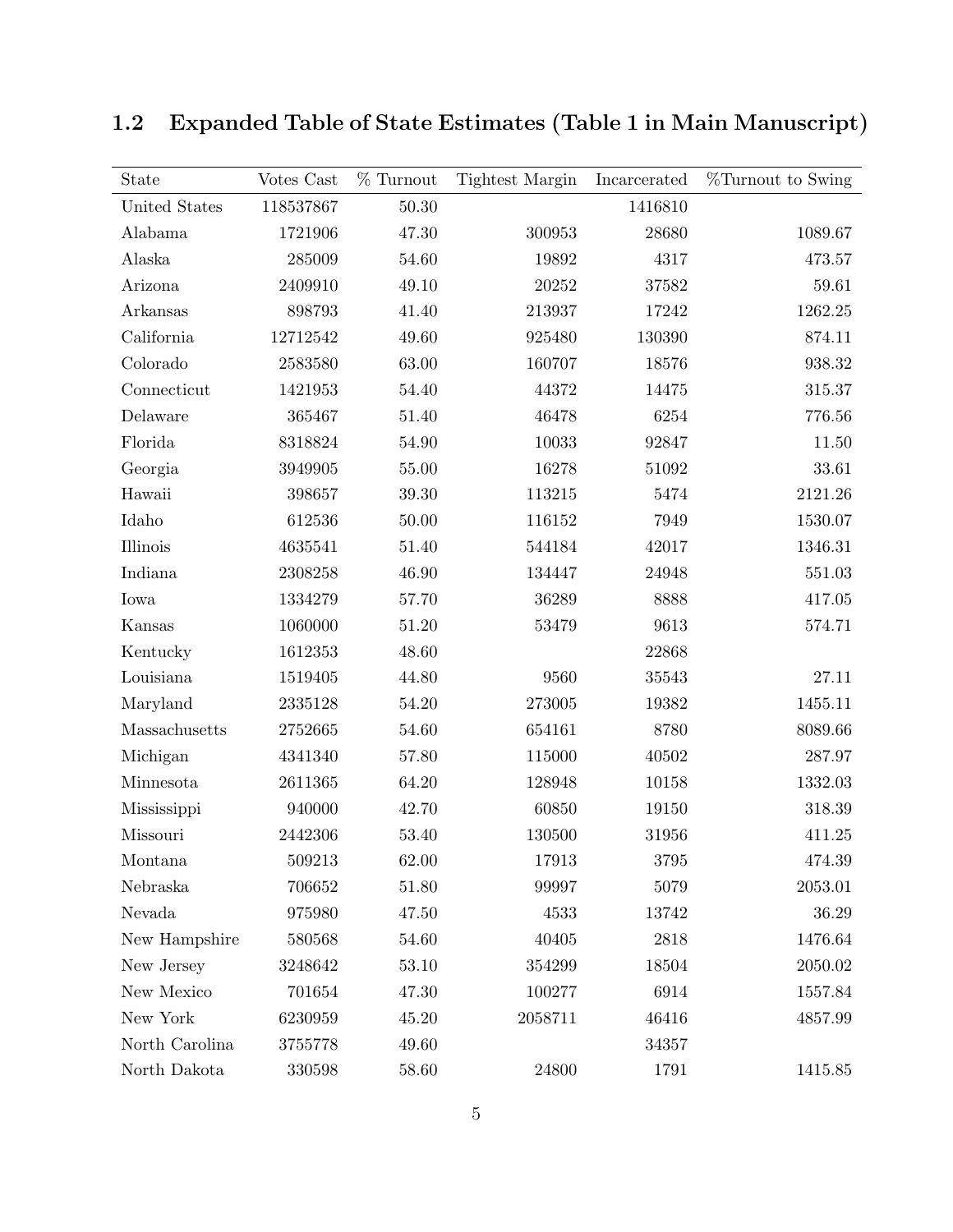| Ohio           | 4496834 | 50.90 | 146565 | 51666  | 286.25  |
|----------------|---------|-------|--------|--------|---------|
| Oklahoma       | 1190000 | 42.50 | 143606 | 26691  | 541.28  |
| Oregon         | 1914923 | 61.50 | 119510 | 15166  | 875.57  |
| Pennsylvania   | 5020000 | 51.40 | 642832 | 48098  | 1396.56 |
| Rhode Island   | 381267  | 48.10 | 58190  | 3038   | 2061.79 |
| South Carolina | 1726527 | 45.20 | 137160 | 20350  | 689.87  |
| South Dakota   | 341048  | 53.30 | 11458  | 3744   | 312.92  |
| Tennessee      | 2267428 | 45.10 | 242033 | 27906  | 882.31  |
| Texas          | 8375000 | 46.30 | 214921 | 155327 | 147.04  |
| Utah           | 1082972 | 52.00 | 336674 | 5846   | 6199.19 |
| Virginia       | 3363505 | 54.80 | 536057 | 36959  | 1493.73 |
| Washington     | 3133448 | 58.90 | 520560 | 18335  | 2963.63 |
| West Virginia  | 597149  | 42.50 | 18936  | 7137   | 266.39  |
| Wisconsin      | 2675000 | 61.70 | 17190  | 22889  | 76.63   |
| Wyoming        | 205275  | 48.70 | 74983  | 2323   | 3300.46 |

Table 1: State-Level Elections Counterfactual Exercise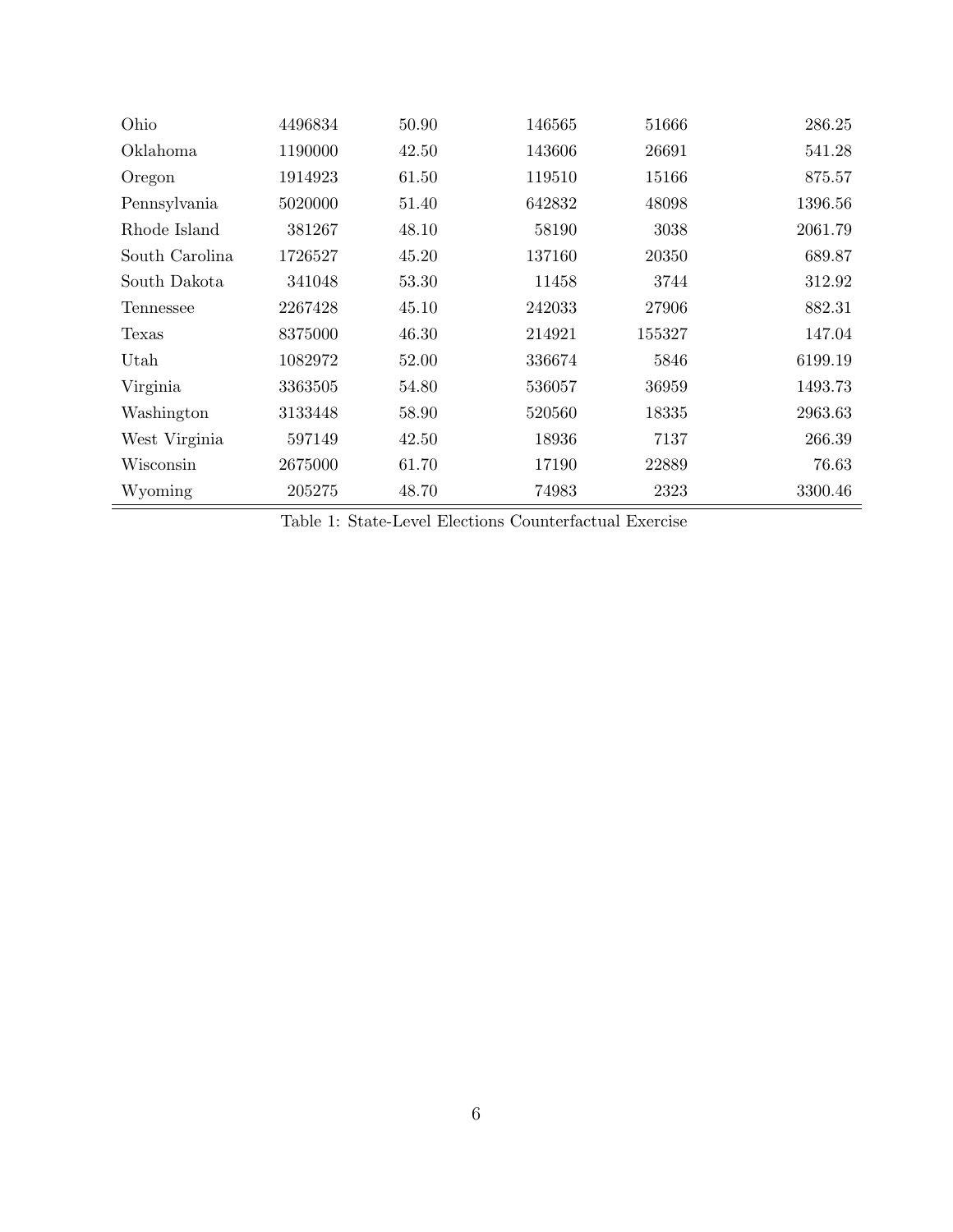## 2 Vermont Merge Details

We begin with a "census" of 993 people serving felony sentences under the jurisdiction of the Vermont Department of Corrections (DOC). Vermont does not have county jails where people serve out short felony sentences, so this prison dataset represents the universe of people serving felony terms in Vermont on that day. We then supplement this dataset with information scraped from the Department of Corrections' "offender locator" website, which provides arrest dates (and, in some cases, middle initials) for nearly everyone in the main dataset.<sup>5</sup>

We then merge this dataset to the Vermont voter file. Because we were seeking to match a relatively small number of records (under 1000) and were lacking precise information like exact dates of birth, we opted for a partially-automated match process supplemented with human validation. We began by trying various merge approaches and manually validating them to see what kinds of records were yielding apparent false positives or false negatives, before choosing our final approach.

We ultimately settled on an approach with the following steps:

- 1. Find a large number of "potential matches" between the incarceration data and the voter file, based only on records sharing the same last name.
- 2. Pare down those potential matches by discarding matches where the two records obviously represent people of different ages. This kind of comparison was only possible in cases where we knew the year of birth for both people; there were nearly 50,000 records in the Vermont voter file with years of birth listed as "1900." We treated those observations as having missing voter ages, and did not discard any potential matches to them during this step.
- 3. For all remaining potential matches, we calculated the (Jaro-Winkler) string distance between the first names from each record, and discarded very unlikely matches (using a cutpoint of .25).

<sup>5</sup>A few dozen people from the census weren't found in the online locator website, apparently because they had been released between our February 2019 data request of the main dataset and our May 2019 collection of the website data. For these people, we still have their first and last names, we simply do not have their middle names or the dates they were arrested. We perform web searches for news stories or public records that can let us figure out whether they were incarcerated as of the 2016 or 2018 elections. For ten people where this search process didn't yield clear information, we assume they were incarcerated during both 2016 and 2018 as this seems like the most conservative approach.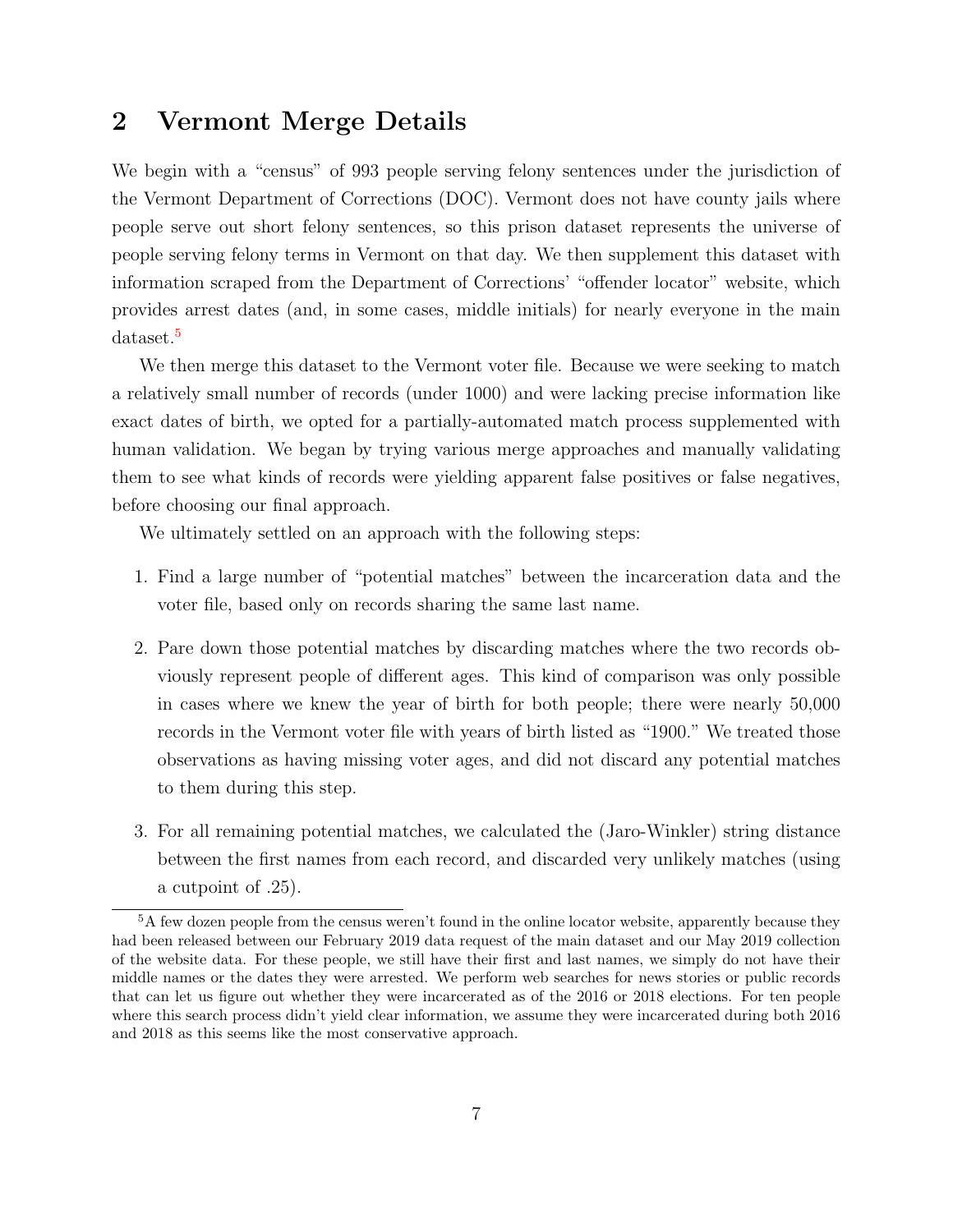4. For the 657 remaining potential matches (including a number of duplicated potential matches for the same incarcerated person), we manually checked and validated them. When it was clear that they were not the same person (different first names that were clearly not misspellings or nicknames but different names; web searches for public records demonstrated that a voter with a missing age was actually a different age than the incarcerated person they matched to; news reports of a person's arrest made clear that their pre-incarceration address was nowhere near the address of the voter they had matched to, etc.), we marked the potential match as a non-match  $(0)$ .

If, on manual inspection, we felt confident that the match was genuine (voter and incarcerated person shared the same first, last, and middle names and were of the same age, and their name was not particularly common; a web search for the person incarcerated revealed that they lived in the same place where the voter was registered), we marked the match as validated (1). If, on comparing the matched voter and inmate records, we could not tell whether they were genuinely the same person, we marked the match as uncertain (.5). This was rare, but tended to occur when records were missing information (like voter age) that wasn't successfully supplemented through web searches, particularly when people also had relatively common first and last names that would be expected to occur quite often in the population.

The resulting dataset includes manual codings of 657 potential matches; the human validation concluded that 355 of these appear to be genuine matches (we are certain about 351 of these, with four of them containing too little information to fully verify that the voter is the same person who is incarcerated).

We then double-checked our match approach by drawing a sample from the 521 incarcerated people that had not been automatically matched to any voter records.<sup>6</sup> We randomly selected 100 observations (in two non-overlapping sets of 50 observations) from this set and manually compared them to the voter file to see if there were any potential matches we had missed with our semi-automated approach. There were a handful of potential matches that shared first/last names, but these "matches" generally were of differently-aged people. Ultimately, we found only two people that should have been matched to the voter file but had not been. One was due to a strange name-recording decision in which his name suffix

<sup>&</sup>lt;sup>6</sup>Readers will notice that we ultimately conclude that more than 521 people were unregistered, but we focus here on the people for whom no potential voter-file matches were included in our manual-validation set.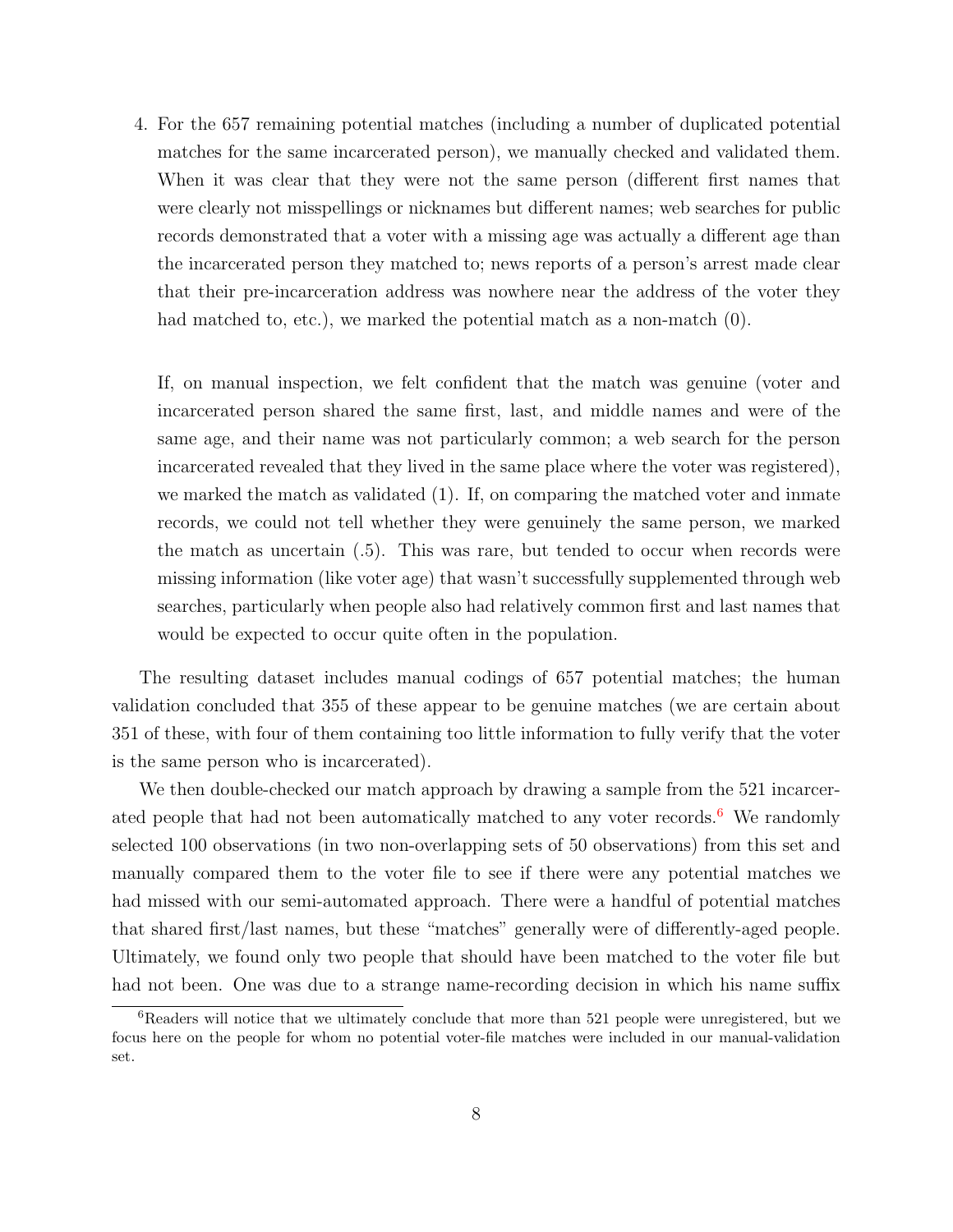had been added to his surname with a hyphen rather than being recorded in a separate field; the other had a typo in her last name. That we found only two missed matches (only one of whom had actually voted) in this sample of 100 unmatched people makes us fairly confident that our match approach is capturing nearly all true matches. If we extrapolate from this match/voting rate and imagine that we missed about five actual voters in our merge process, that would imply that incarcerated turnout in Vermont in 2018 was closer to 9% than to 8%, which would not substantially change our conclusions.

We also considered the sensitivity of our analyses to the inclusion of non-citizens who would not be eligible to vote. If we wrongly included many incarcerated non-citizens in the denominator of our turnout calculations, we would be underestimating the participation of eligible voters. However, it appears that very few people in Vermont prisons are noncitizens. The Bureau of Justice Statistics' "Prisoners in 2017" report (Bronson and Carson, 2019) estimates that less than one percent of Vermont prisoners as of December 31, 2017, or eight people, were non-citizens. If we subtract eight from the denominator of our turnout calculations, the estimates reported in the paper barely change. The upper-bound estimate of 2018 turnout, for example, would be increased from 8.26 percent to 8.32 percent; such small shifts do not change our interpretation of the estimates.

A more likely possibility is that some people incarcerated in Vermont's prisons are not Vermont residents, and thus are not technically eligible to vote. People incarcerated in Vermont register to vote at their previous home address, so someone who was convicted of committing a crime in Vermont but lived in a neighboring state would not be eligible to register and vote. It is hard to know exactly how many people are in this situation, but we estimate it could be around 10%. If we adjust the denominator of our turnout calculations (multiply the count of potential voters by .9), we find larger but not substantially different turnout estimates. The upper-bound estimate of 2018 turnout, for example, would be 9.17% under this assumption; this is still fewer than one in ten eligible voters participating.

#### 2.1 Additional validation

No one on the voter file had a prison as their primary residential address, because it is Vermont policy that incarcerated people register to vote at their pre-incarceration address. However, we noticed that some voter records had *mailing* addresses that were the same as the street addresses of DOC facilities. We did not think that these people represented the complete set of people who had registered or voted while incarcerated, because it appears to be possible to request an absentee ballot be mailed to prison without changing your official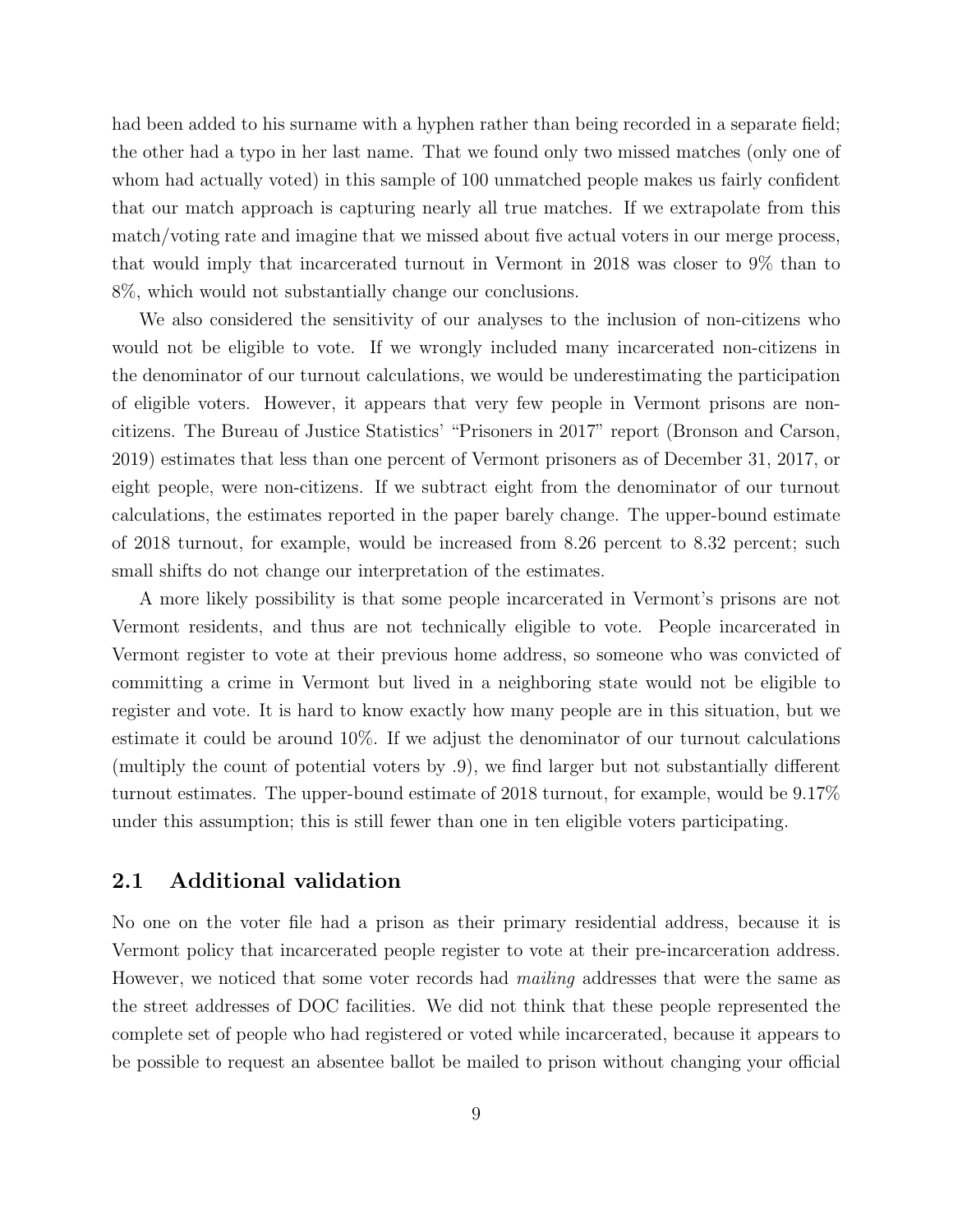mailing address to that prison's address.

Nonetheless, we thought this group of people offered a valuable test: of the 92 registered voters (found in the state voter file) that had prison mailing addresses and were recorded as having voted in the 2018 general election, how many of them were successfully matched to inmate records? If our match between the prison records and the voter file did not find these voters, it could be a flag that we were missing genuine matches.

Ultimately, we found that there were 45 registrants with prison mailing addresses that had voted in 2018, but had not been matched to anyone from our data on people serving felony sentences with the DOC. We manually looked up more than half of these registrants' names in the Vermont DOC's offender locator to figure out why this might be. Without exception, these people fell into two categories. They either were out on probation or parole (no longer incarcerated by the time we collected the prison dataset), or they were being held in DOC facilities pre-trial/pre-sentencing and had not yet been convicted or sentenced (and thus would not have been included in our dataset of people serving felony sentences).<sup>7</sup> Neither of these groups would have appeared in the DOC dataset we were seeking to merge to the voter file, so none of these people represented missed matches. This additional check reassured us that our merge approach was not missing genuine matches for the population we were interested in.

#### 2.2 Incarceration dates

As noted above, we observe people that were serving felony sentences as of February 2019. In order to figure out whether someone was incarcerated as of the  $2016$  or  $2018$  general election<sup>8</sup>, we then rely on information from the state's "Offender Locator" site, which includes arrest dates for nearly everyone in the sample. We should note that having an arrest date that falls before election day does not necessarily mean that a person was incarcerated on election

<sup>7</sup>We deliberately focused on people serving felony sentences in this study, not people being held pre-trial, because this is where Vermont differs from other states. People who are being detained pre-trial and have not been convicted of any felony charges are eligible to vote in all states; it is only after felony convictions that the differences between Vermont/Maine and other states emerge.

<sup>8</sup>One might also wonder whether election day is the correct cutpoint, or whether we should instead focus on the registration deadline for requesting mail ballots. As of the 2018 election, there was no registration deadline, and mail ballots could be requested at any point up to the election date (https://www.sec.state. vt.us/elections/frequently-asked-questions/voter-registration.aspx). In practice, it would take at least a few days for such a request to be fulfilled and for the voter to return the ballot back to the town clerk (it must reach the clerk by the close of polls on election day to be counted: https://www.sec.state. vt.us/elections/voters/absentee-voting.aspx), but there is no clear cutpoint. We note that of the people we include in the main analysis dataset for 2018 turnout, there are only two that were booked in the two weeks prior to Election Day 2018, so in practice the choice of cutpoint is not important.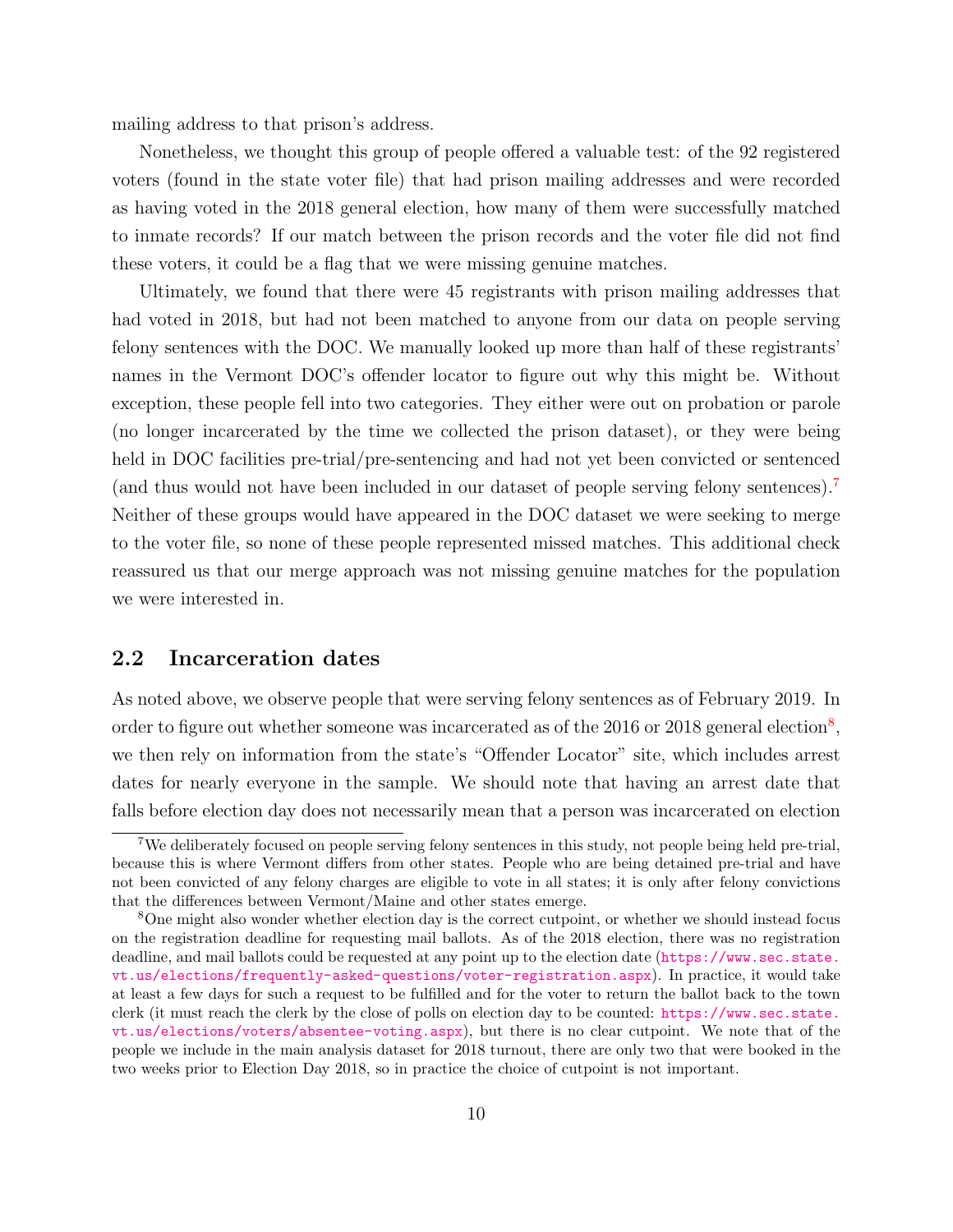day; it is possible that they were out on bail, for example, and had not yet been convicted of or sentenced for the case that would have them imprisoned in February 2019. And some arrest dates given are implausibly early, like an arrest date in the 1980's for a person who was sentenced to prison in 2013 (we suspect either errors in data entry or a situation where an earlier case's arrest date was carried forward onto the current case).

Nonetheless, we think our approach is relatively conservative: mis-classifying someone as "incarcerated" on election day when they were not actually incarcerated would presumably bias our turnout estimates upward, if anything (as non-incarcerated people might find it easier to vote). In order to get a sense of how much this kind of misclassification could matter for our estimated turnout, we also take an alternative approach: we calculate 2016 and 2018 general-election turnout among everyone in the data (everyone serving a felony sentence in February 2019), without attempting to guess whether they were actually incarcerated on election day. In practice, this approach does not make a substantial difference for our conclusions; using this simpler approach, we calculate that voter turnout was 8% in 2018 and 11% in 2016 among people incarcerated in February 2019. These estimates are about the same as the estimates we present in the main paper. The similarity here makes us less concerned that specific decisions about who to consider incarcerated for each election date could be driving the conclusions we reach.

#### 2.3 Registration and Voting in Vermont

In Vermont, people serving felony sentences in prison are eligible to register (or remain registered) at their pre-incarceration address. Unregistered people can send in registration forms by mail, aided by informational posters put up in all facilities at least 90 days before the election and volunteers (from the League of Women Voters, the NAACP, and other organizations) that visit prisons to hold information sessions and help people fill out registration forms and absentee ballot requests (Davis, 2018)

One might wonder how widespread these registration activities are: could it be that only one or two facilities actually give people a meaningful opportunity to vote, and that all the voting we observe stems from a handful of successful registration drives? Such a pattern (lots of registration in one place and none elsewhere) would suggest that there might be more capacity for registration and voter mobilization in other places. But when we examine the registration dates for people who voted in 2018, we do not observe such a pattern: instead, the registration and voting we observe are scattered across facilities, and voters' registration dates are extremely dispersed across time.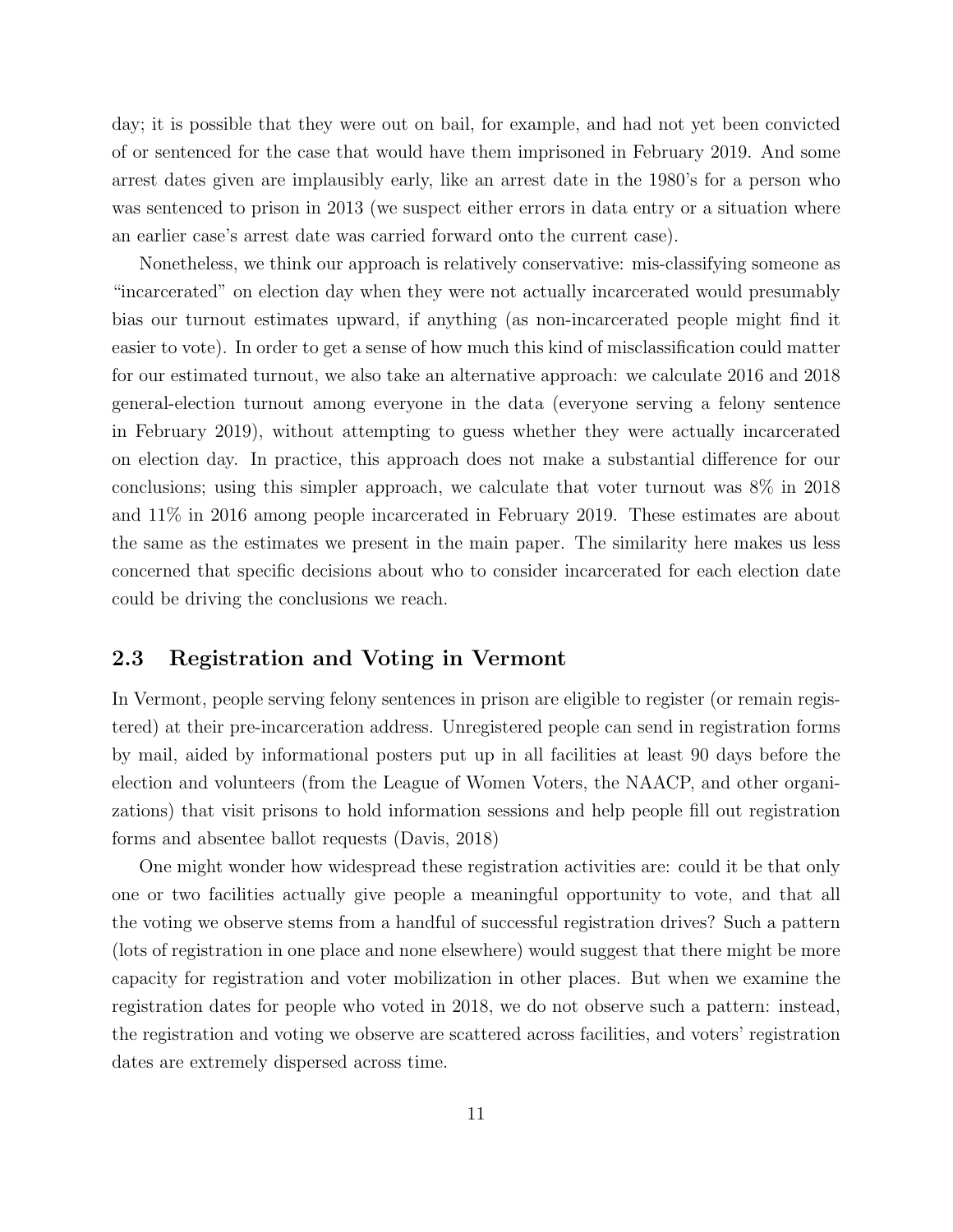First, we looked at registration dates for people who voted while incarcerated in 2018. When had they registered to vote? Among the 79 people voting from Vermont prisons in November 2018, there are 68 unique registration dates. The maximum number of people sharing a registration date is four, and these four people have had their registration date recorded as January 1, 1900 (presumably due to incomplete data entry). There are a handful of valid registration dates shared by two or three voters, but the bulk of voters registered on a unique date not shared with anyone else in the dataset. Many of these registration dates did fall in Autumn 2018, as we might expect for an election year, but others did not: registration years for this group stretch back into the early 1990's. Table 2 displays the distribution of registration years. <sup>9</sup>

| Year | 'ount          |
|------|----------------|
| 1900 | 4              |
| 1994 | 1              |
| 1996 | $\overline{1}$ |
| 1999 | $\overline{1}$ |
| 2000 | $\overline{1}$ |
| 2002 | $\overline{2}$ |
| 2004 | 3              |
| 2006 | $\overline{2}$ |
| 2007 | $\overline{1}$ |
| 2008 | 5              |
| 2009 | $\overline{2}$ |
| 2011 | $\overline{1}$ |
| 2012 | 4              |
| 2013 | 1              |
| 2015 | 1              |
| 2016 | 12             |
| 2017 | 3              |
| 2018 | 34             |

Table 2: Registration years for people voting from Vermont prisons in 2018

Next, we looked at the facilities in which voters live. We note that our dataset does not give us a perfect indication of where people were held at the time they registered to vote. Instead, we use their location from the prison "census" dataset collected in February 2019. It is theoretically possible that they were at a different prison at the time they registered to vote

<sup>9</sup>Focusing on the full set of people that were incarcerated on election day 2018 and are registered to vote (regardless of whether they did vote in 2018) yields similar conclusions: the registration dates are dispersed through time and people are held at a variety of different facilities.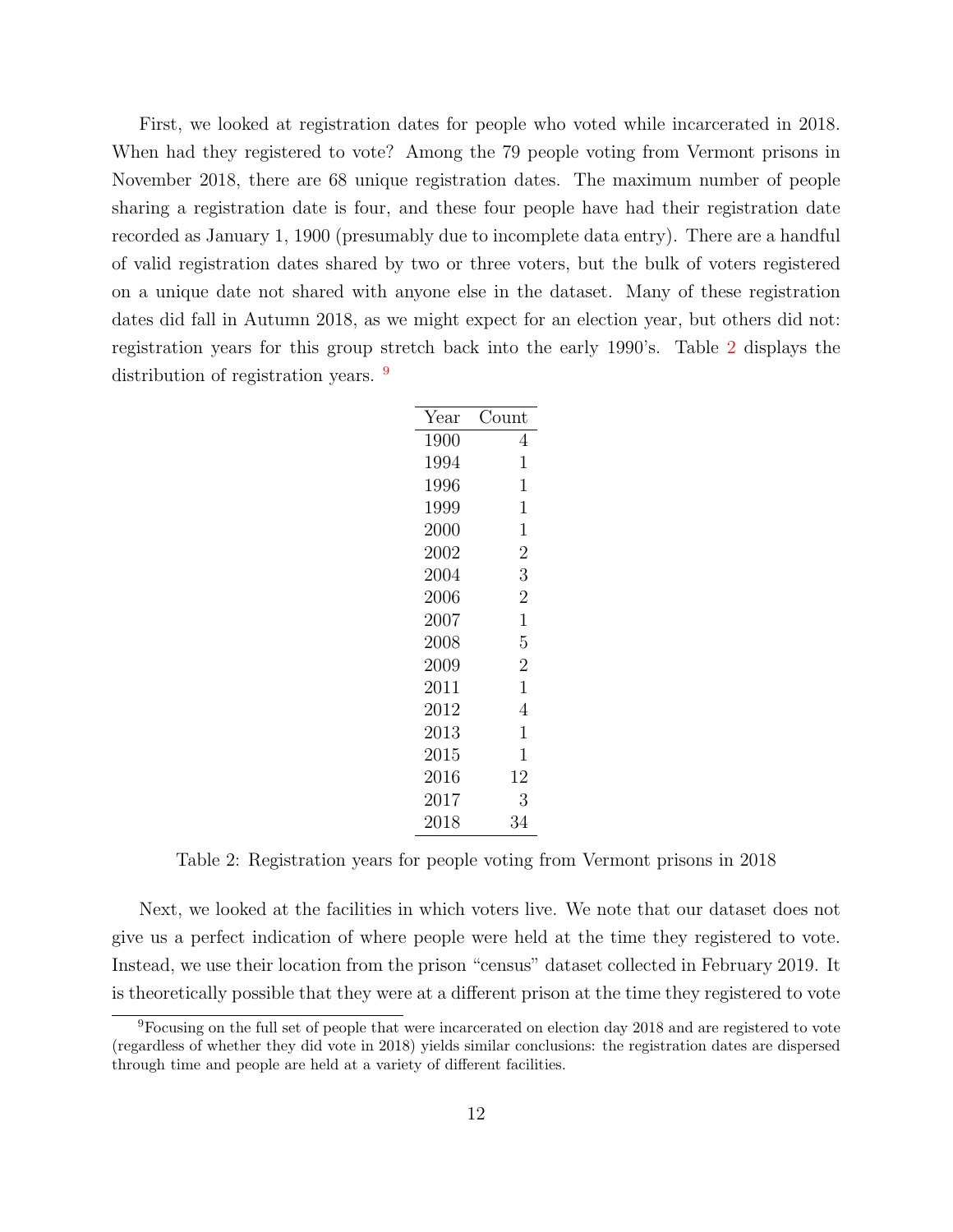or on Election Day 2018. But we note that at least as of spring 2019, voters lived in a variety of different locations. Table 3 shows the full distribution of locations for people who voted in the 2018 election. The facility names here all correspond to Vermont prisons (enumerated at https://doc.vermont.gov/custody-supervision/facilities), except for one. "SHCF" denotes "Supplemental Housing Contract Facility" and indicates that a person is being held out-of-state under a contract between the Vermont DOC and another state intended to reduce pressure on in-state facilities. All existing Vermont prisons, as well as this external program, appear in Table 2, suggesting that voting is spread throughout the prison system rather than concentrated in one facility.

| Facility     | County |
|--------------|--------|
| ${\rm CRCF}$ | 4      |
| <b>MVRCF</b> | 6      |
| <b>NECC</b>  | 6      |
| <b>NSCF</b>  | 27     |
| <b>NWSCF</b> | 7      |
| <b>SHCF</b>  | 13     |
| <b>SSCF</b>  | 16     |

Table 3: Locations of people voting from Vermont prisons in 2018

#### 2.4 Voter Demographics in Vermont

Readers may be wondering whether the race, gender, or age of voters differs substantially from the composition of everyone incarcerated. As seen in the main paper, the number of observed voters in Vermont is quite small (fewer than 100) in both 2018 and 2016. Still, we can provide some descriptive statistics for the voters we do observe and compare them to nonvoters. On the whole, voters and non-voters look quite similar on the dimensions we can observe. We note that the voter file we obtained does not contain any information on partisanship (either party registration or primary participation), so we do not speculate about the partisanship of anyone in the sample.

Table 4 presents information on the recorded race of everyone in the prison dataset, then breaks out people observed to have voted in 2018 and those not recorded as having voted. Note that the racial categories reported here are presented exactly as they appear in the prison records, except that we have combined the "Unknown" category with people for whom the field was left entirely blank. The totals for the "Voters" and "Non-Voters"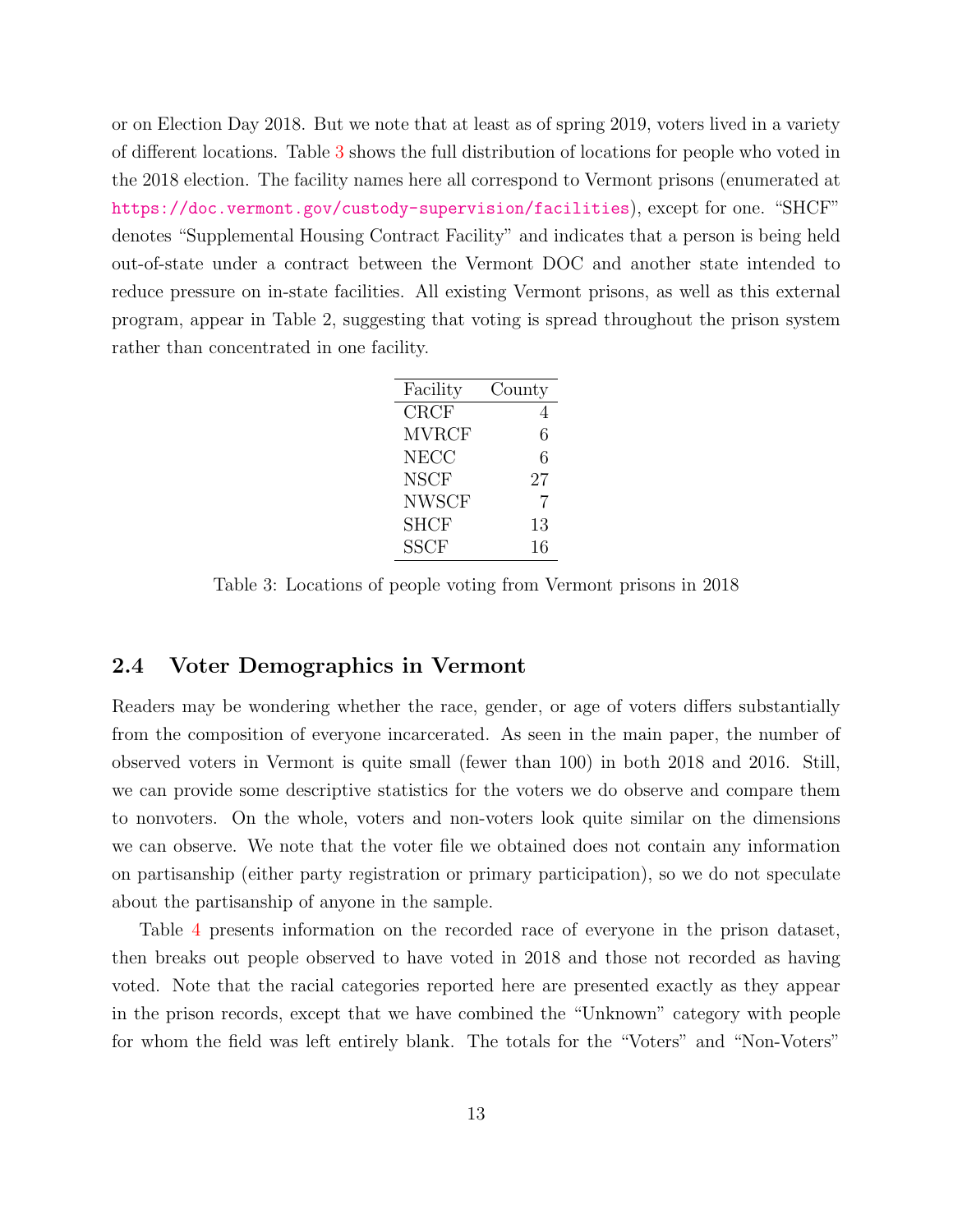columns do not add up to the total count of people observed in the prison dataset because they focus on people we are sure were incarcerated as of the 2018 election.

For people with racial information recorded, the distribution looks relatively similar across voters and nonvoters. Both groups are about 89% white, and a t-test cannot reject the null of no difference. We note, of course, that the similarity between voters and non-voters in this dataset does not say anything about the systematic over-representation of Black and Latinx residents in state prison systems compared to the general public.

|              | All Records Non-Voters |     | Voters |
|--------------|------------------------|-----|--------|
| White        | 861                    | 772 | 70     |
| <b>Black</b> | 90                     | 79  |        |
| AmerIndian   | 13                     | 11  |        |
| Hispanic     | 3                      | 3   |        |
| Asian        | 2                      | 2   |        |
| Unknown      | 24                     |     |        |
| Total        | 993                    | 867 |        |

Table 4: Race (According to Prison Records)

We conduct a similar exercise for "gender" (again, we use the language and classifications provided in the prison records we received). Here, we collapse the "Other" category with the few people for whom this category was left blank. Table 5 presents gender breakdowns of the full sentenced population, voters and non-voters. Voters appear slightly more likely to be male than non-voters, but we cannot statistically distinguish these proportions.

|               | All Records Non-Voters |     | <i>Voters</i> |
|---------------|------------------------|-----|---------------|
| Male          | 889                    | 779 | 74            |
| Female        | 90                     | 76  | h             |
| Other/Unknown | 14                     | 12  |               |
| Total         | 993                    | 867 | 79            |

Table 5: Gender (According to Prison Records)

Finally, Figure 2.4 plots the age distribution for 2018 voters as well as non-voters. Again, a t-test does not reject the null of no difference in mean age across these two groups.

We have also used available data on charges and sentencing to compare voters to the entire incarcerated population. We do not have full sentence length, but the dataset provided by the DOC includes a field with each person's "Maximum Release Date," which allows us to calculate the longest possible time that this person might remain in custody. We calculated this for each person as of election day 2018. We note that this value is a maximum possible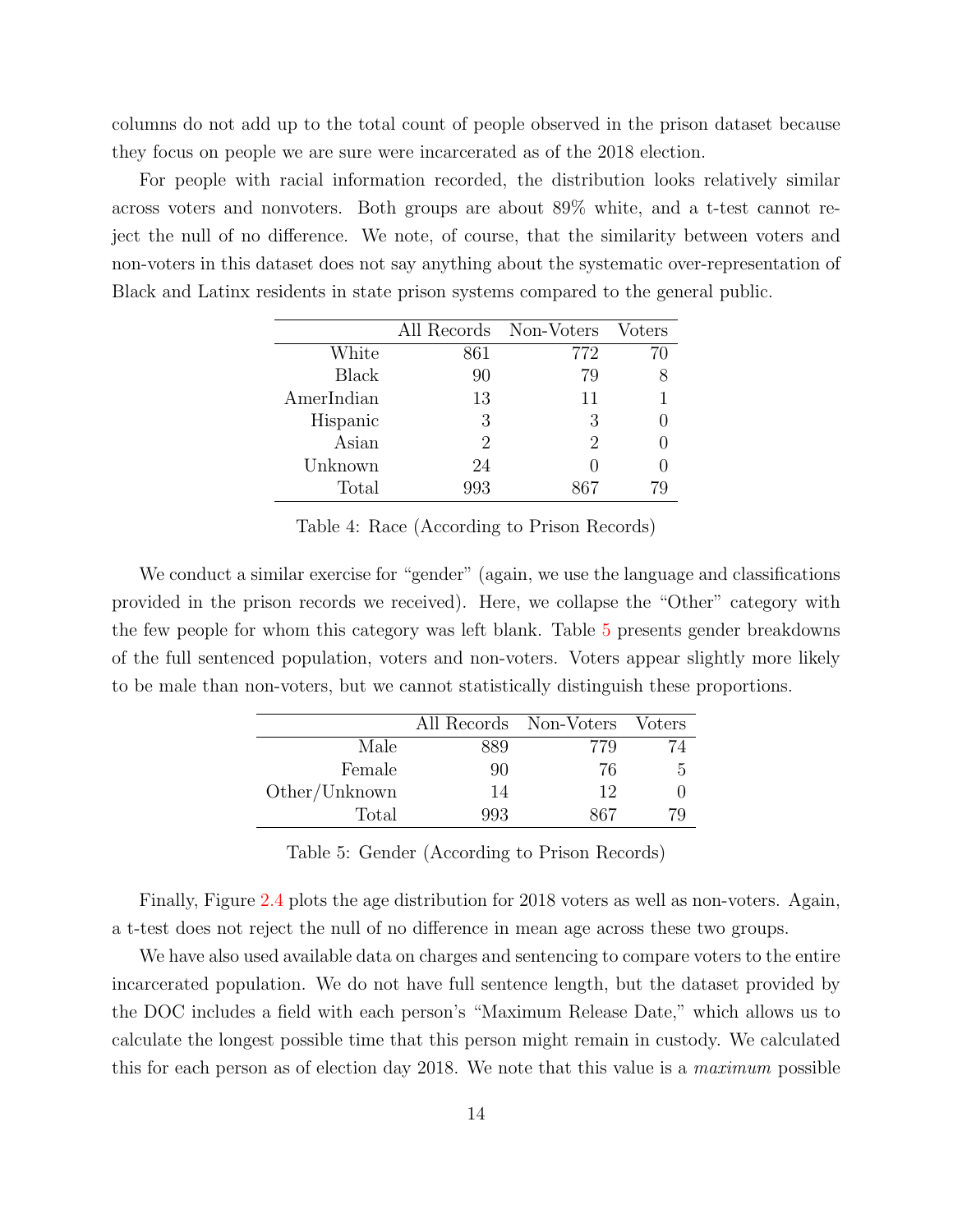#### **Age (Non−Voters in Red, Voters in Blue)**



Figure 1: Age of voters and non-voters

sentence, and that people may well be released before it. These values range from under 1 year to a maximum of 982 years in the case of a person with multiple long sentences (that is, the dataset does not truncate presumptive life sentences even if there are multiples of them). We report median rather than mean values because of the presence of these extreme sentence lengths.

The set of people who voted in 2018 had a median "remaining sentence length" of 7.9 years, similar to the median of 6.8 years for non-voters. An examination of the most serious charges faced by each person reveals further similarities between the most serious charges in each group. There are hundreds of unique charge types in this dataset, but for both voters and non-voters the most common charges are those relating to burglary, sexual assaults, and second-degree murder.<sup>10</sup>

 $10$ We use this list of Vermont arrest codes to interpret the codes provided in this dataset: https://legislature.vermont.gov/Documents/2018/WorkGroups/SenateJudiciary/ DepartmentofCorrections/W~LisaMenard~VermontOffenseCodes~3-21-2017.pdf. For example, we interpret "BURGUN" as burglary.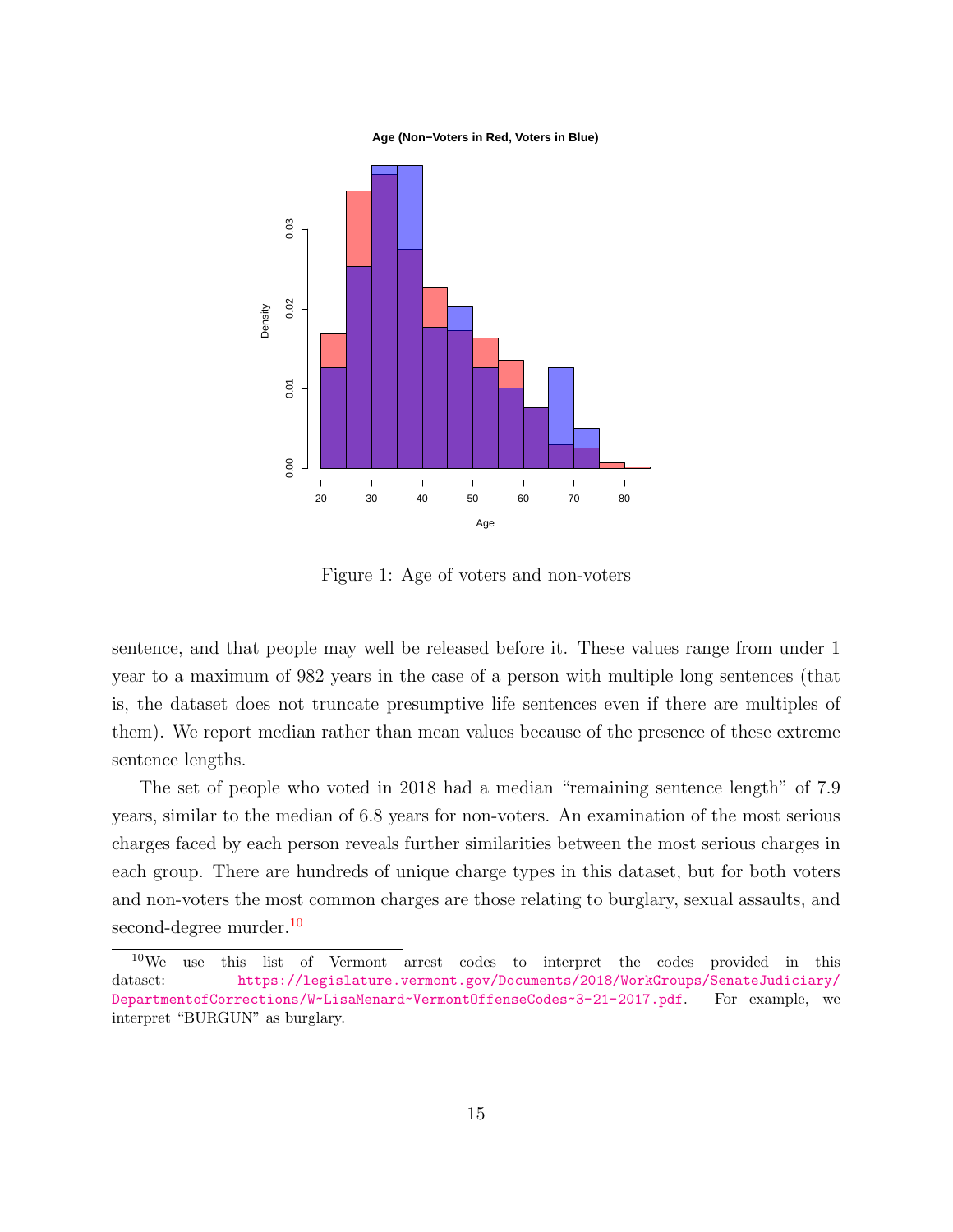## 3 Learning from Maine

In Section 3 of the main manuscript, we find that people serving felony terms in Maine prisons vote at similar rates to Mainers who have recently been released. One possible conclusion is that in other states, participation rates among previously-incarcerated people could give us a good prediction of how often people in that state would vote from prison if given the opportunity. If this conclusion were correct, we would be able to use past studies of turnout in Pennsylvania, Rhode Island, and elsewhere to predict what would happen if those states ended felony disfranchisement.

So is that approach reasonable? Can we generalize from (non-felony-disfranchising) Maine to other states? It depends on why we expect currently-incarcerated people to behave differently than people who have been released. There are a series of logistical reasons that we might think people would vote at different rates from prison than after release: they might have different access to information or voting materials or registration help, or different amounts of time and energy to dedicate to figuring out how to vote. These differences between the lives of people who are and are not incarcerated exist in Maine just as they do in other states. Thus, the similarity in voting rates between these two populations in Maine suggests we should not expect these practical differences in voting access to yield substantial turnout differences elsewhere, or at least that we should not expect that incarcerated people would vote at *higher rates* than recently-released people elsewhere.<sup>11</sup>

However, there is at least one way<sup>12</sup> in which the comparison between Maine and other states is not apt. In Maine, we have data on voter turnout by recently-released people who have served out their sentences without ever losing their right to vote. In other states, studies of voting by previously-incarcerated people rely on a set of people who were stripped of the right to vote and then later regained it. If the experience of even short-term disfranchisement reduces future voting (either because of the practical impacts of potentially being purged from the voter rolls, or because the experience of being disenfranchised makes people less interested in voting or willing to vote going forward), then existing data on turnout among recently-released people in felony-disfranchising states might not be so informative

 $11\text{As}$  we note briefly in the paper, we think that the infrastructure available for voting while incarcerated in both Maine and Vermont, though limited and imperfect, is likely the "best case scenario": it is hard for us to imagine that other states' departments of correction would do more to facilitate prison voting than Maine and Vermont's systems do. Thus, it is possible that turnout among newly-enfranchised incarcerated people would remain even lower than recently-released turnout in other states.

<sup>&</sup>lt;sup>12</sup>One other distinction between Maine and other states is that Maine has a below-average incarceration rate compared to the rest of the US, so it is possible that the set of people incarcerated in Maine is different from incarcerated people elsewhere, including on dimensions like "interest in voting."